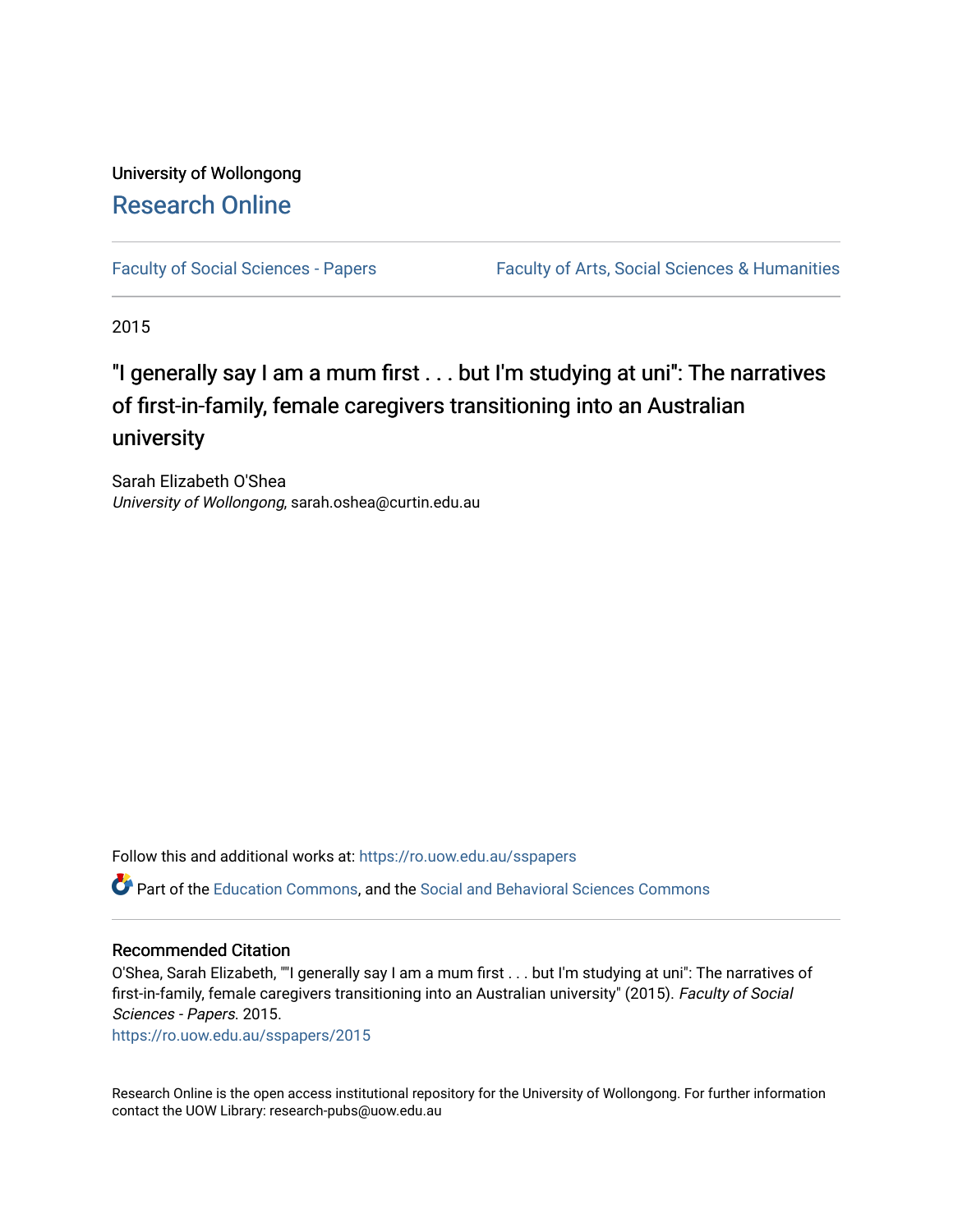## "I generally say I am a mum first . . . but I'm studying at uni": The narratives of first-in-family, female caregivers transitioning into an Australian university

## Abstract

The university student experience is both evolving and diverse. Increasing numbers of older students are accessing universities worldwide, and also access for student equity groups is a key policy driver in countries such as the United Kingdom, Australia, United States, and others. However, among this change and flux, how individuals manage their transition into this environment with reference to new and existing identities is worthy of further exploration. This article draws on 2 separate but complementary Australian research projects that explored the experiences of students who had all commenced university after a significant gap in learning. The participants that feature in this article are all female caregivers who also identified as being first-in-family to come to university. The article seeks to explore how the women managed this move into this tertiary environment and also the ways in which student and caregiving identities interacted. The article presents narrative vignettes derived from the collective voices of participants, each of which explores key facets of this return to learning.

## Keywords

mum, am, say, generally, i, but, m, first, studying, australian, uni, narratives, family, female, caregivers, transitioning, into, university

## **Disciplines**

Education | Social and Behavioral Sciences

## Publication Details

O'Shea, S. (2015). "I generally say I am a mum first . . . but I'm studying at uni": The narratives of first-infamily, female caregivers transitioning into an Australian university. Journal of Diversity in Higher Education, 8 (4), 243-257.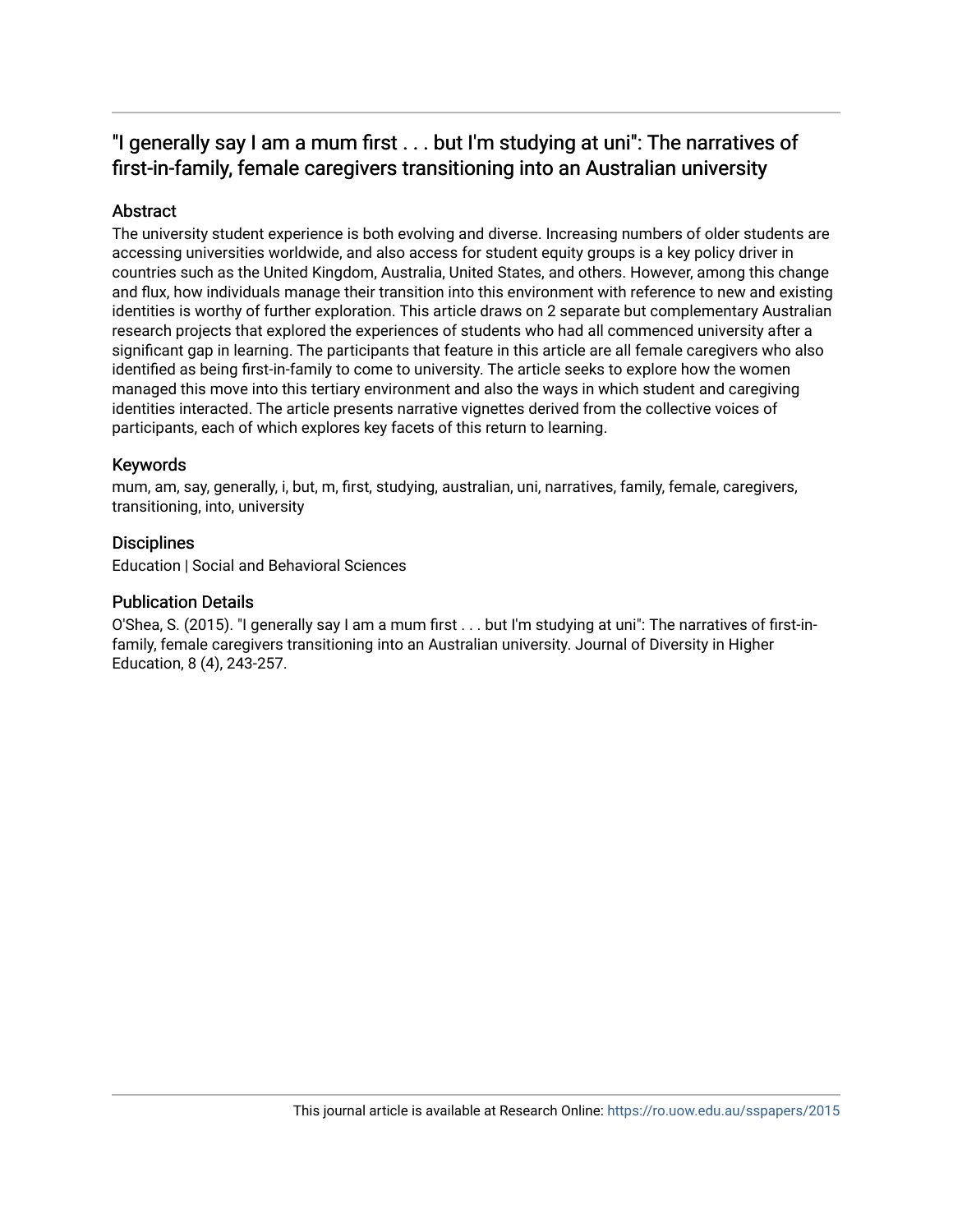*'I generally say I am a Mum first… but I'm studying at uni':* **the narratives of first-in-family, female caregivers transitioning into an Australian university.**

> *Dr Sarah O'Shea School of Education Faculty of Social Sciences University of Wollongong [1](#page-2-0)*

<span id="page-2-1"></span><span id="page-2-0"></span>l 1. **O'Shea, S.,** (in-press, 2015) "I generally say I am a Mum first… but I'm studying at uni": The narratives of first in family, female caregivers moving into an Australian university. *Journal of Diversity in Higher Education*. Impact factor: .722. Ranked 112/219 (Education & Educational Research); 42/53 (Psychology, Educational) and 50/61 (Psychology, Social)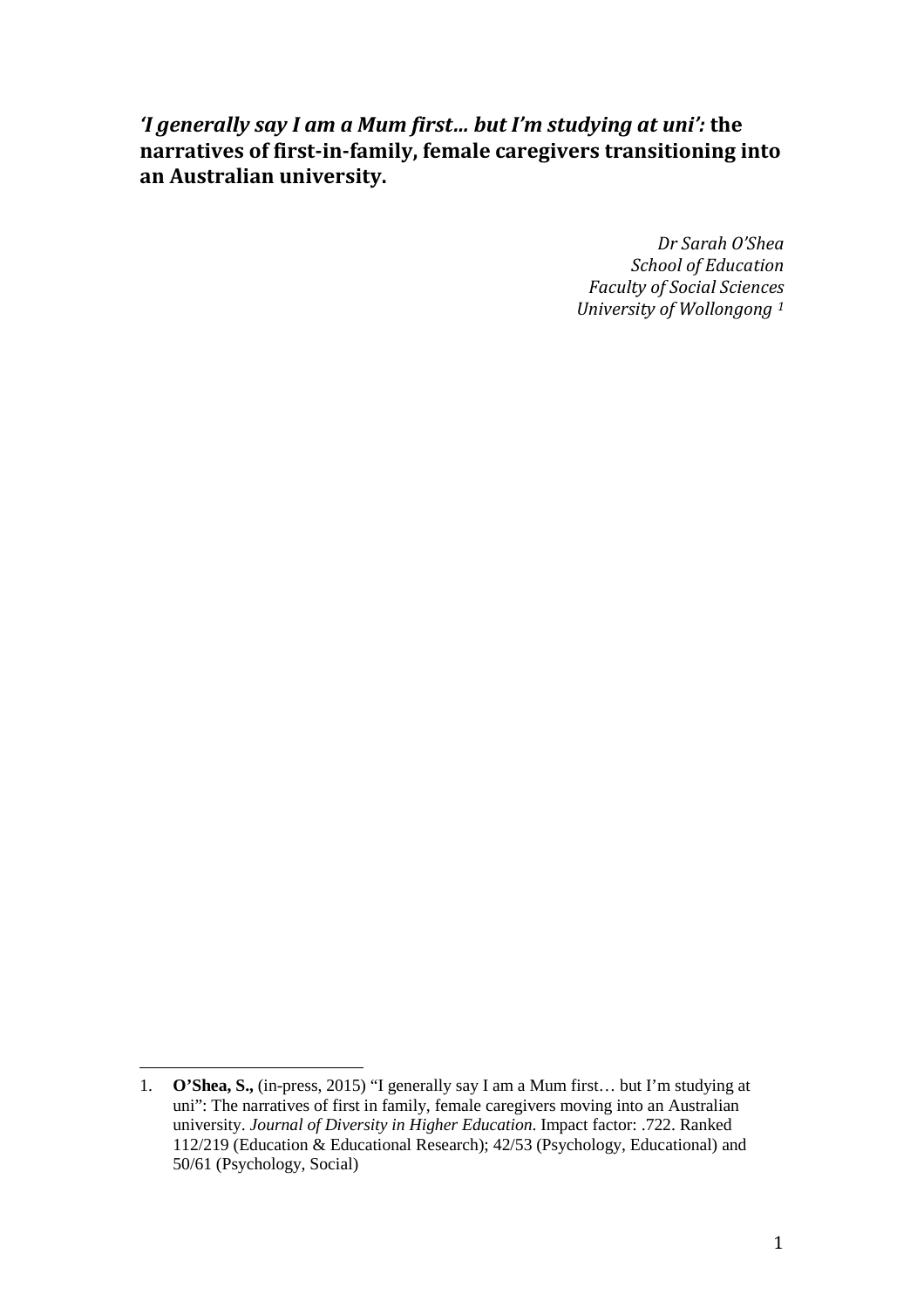## **Abstract**

*The university student experience is both evolving and diverse. Increasing numbers of older students are accessing universities worldwide and also, access for student equity groups is a key policy driver in countries such as the United Kingdom, Australia, United States and others. However, amongst this change and flux, how individuals manage their transition into this environment with reference to new and existing identities is worthy of further exploration. This article draws on two separate but complementary Australian research projects that explored the experiences of students who had all commenced university after a significant gap in learning. The participants that feature in this article are all female caregivers who also identified as being first-in-family to come to university. The article seeks to explore how the women managed this move into this tertiary environment and also the ways in which student and caregiving identities interacted. The article presents narrative vignettes derived from the collective voices of participants, each of which explores key facets of this return to learning.*

**Key words**: First-in-family students; Student caregivers; narrative vignettes; collective stories; gender roles

## **Introduction**

Globally, university environments have undergone profound change with an increasing number of students who are older and returning to education after a significant gap in learning. For example, within the Australian context, the numbers of older students have grown by 25% (2006 -2011) and the average age of an Australian student is now 26 years and 11 months (ACER, 2013). For older students, this return to education is both structured and motivated by work, family, life transitions and social roles (Merriam, 1994), such contributing factors can result in different attitudes to learning when compared to the younger cohort. As Cox and Ebbers (2010) explain:

…adult students bring with them different and multiple experiences, roles and responsibilities than those of traditional age students…experience different transitions…and have a different focus.' (p. 241)

Many of these adult returners are women and in some countries, women outnumber men in higher education institutions (Wakeling & Kyriacou, 2010). In the USA, the number of women attending postsecondary education institutions has grown from 29% in 1947 to 56.8% in 2012 (National Center for Educational Statistics, 2013). In the UK in the period 2010-11, 10% more female students (55%) were enrolled in an undergraduate degree compared to their male counterparts (Ratcliffe, 2013). The most recent statistics from the Australian Centre for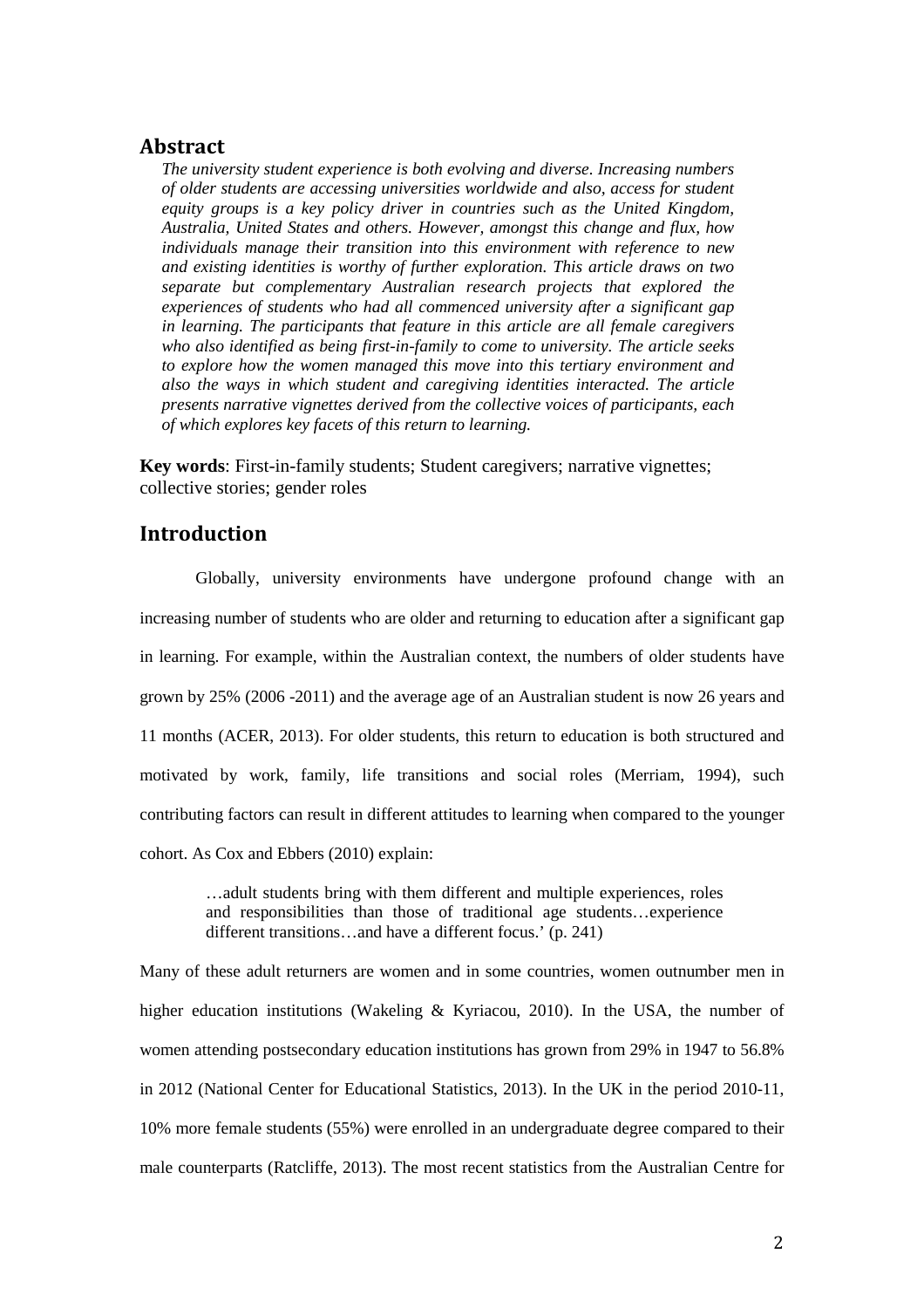Educational Research (ACER, 2013) similarly reflect this shift in student demographics. Between the years 2006–2011, the number of women in higher education has also grown and in 2011, comprised 57.2 percent of the total university population.

The research outlined in this article sought to explore the experiences of older women returning to university, with particular reference to how the women managed the varying and sometimes competing roles this decision engendered. Drawing on students' stories, the purpose of this article is to examine how this group of women transitioned into the university environment with specific reference to their student and caregiving identities. The research focussed on how gender identities, caregiving roles and learning interact for older female students returning to education. The focus on this particular group is based upon the growing number of female students who are returning to education, particularly in Australia where this study took place.

The article is based upon two research projects that explored the experiences of first generation returners, the focus will be on those women with caregiving responsibilities in recognition that this cohort often has additional pressures to contend with when moving from the domestic to the educational domain. Sandra Acker (1994) argues that educational research should treat women as a discrete group without losing sight '…of the diversity of women and the dangers of generalization' (p. 158). Hence women should not be solely bracketed by gender but instead recognised as unique social beings that are similarly dealing with gendered positioning, such as the role of caregiver. This study adopts a feminist perspective in the sense that one of the main objectives is to define how women '…are understood as competent subjects getting by, creating and surviving within hostile and limiting environments' (Alway, 1995, p. 222). Drawing on two studies occurring at different times, places and spaces also indicates the enduring nature of women's experiences of caregiving and learning.

To effectively explore the transition into university for this group of first year female students, the emotionality of this movement must be recognised. Focusing on the stories that female students told in interviews concerning how they transitioned into and managed their university experience provides one way to explore this field in an embodied sense. Rather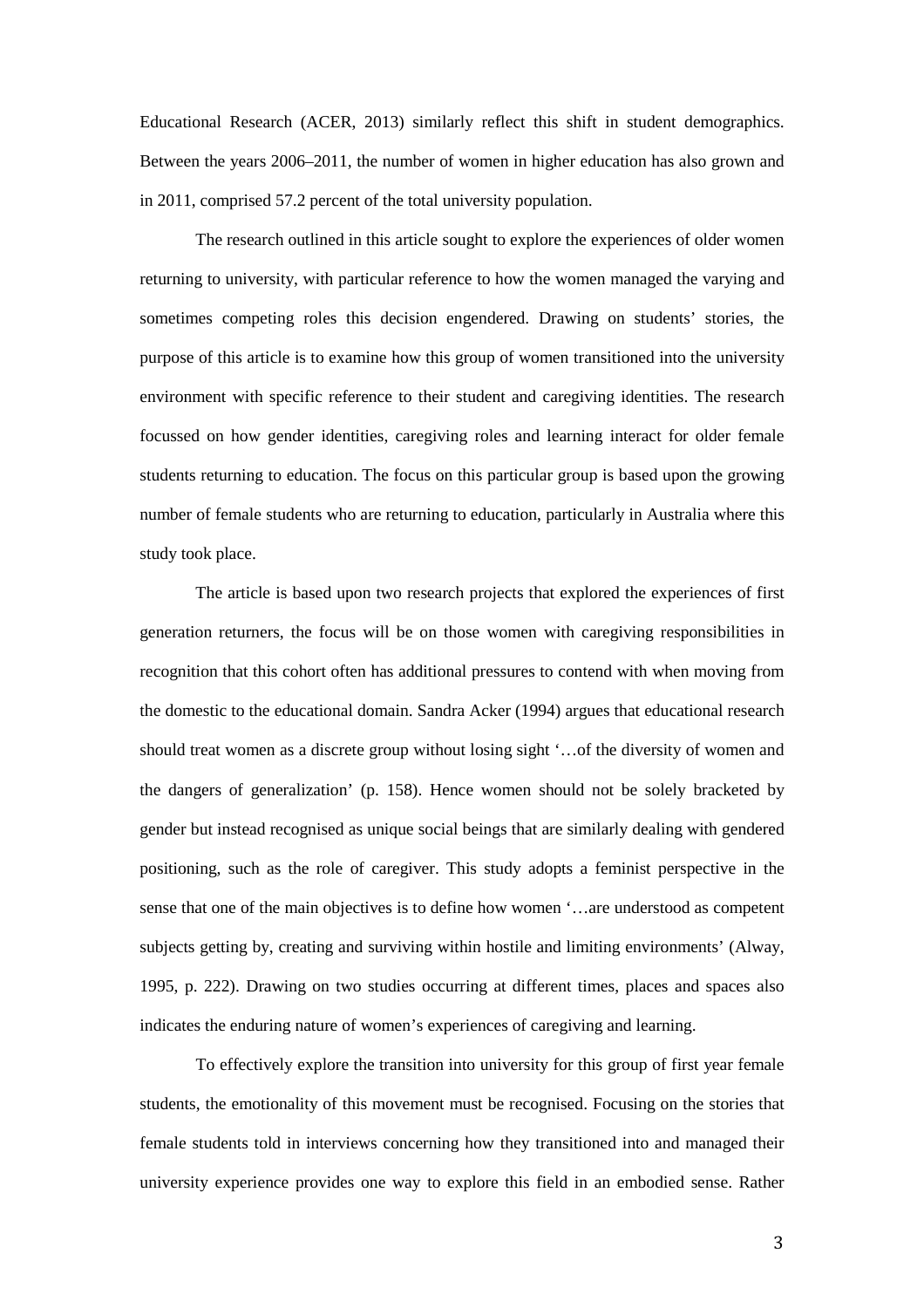than present individual and decontextualised quotes from the participants, the narrative material is presented collectively in the form of vignettes. Drawing on the work of Richardson (1988, 1990, 1997), these vignettes have been written as 'collective stories' with multiple storytellers in recognition of the 'social bondedness' that existed between these women (Richardson, 1988, p. 201). In order to frame these vignettes, a description of the research context (i.e the Australian higher education system) will first be presented, followed by an analysis of the scholarly literature in this field. Following the vignettes, a discussion of implications and some recommendations for future research and practice will be provided.

## **Setting the context: Higher education in Australia**

Like other countries, the Australian higher education system has undergone significant changes in recent years particularly with the introduction of participation benchmarks for student equity groups<sup>[2](#page-2-1)</sup>. Based upon The Review of Australian Higher Education (Bradley, Noonan, Nugent, & Scales, 2008), the previous Australian Government (Department of Education, Employment & Workplace Relations [DEEWR], 2009) established the objective of 40% university participation amongst all 25-34 year olds by 2025. To achieve this goal, a common discourse has emerged around the need to 'raise aspirations' amongst individuals, encouraging both young and old to consider post-compulsory schooling as a viable future option. The most recent report on higher education participation (Kemp  $\&$ Norton, 2014) indicates that participation continues to grow, aided by the introduction of a demand driven system in 2012. This system allows universities to remove existing caps on admission numbers, which had previously been set centrally by DEEWR, and thereby enroll students according to individual institutional capacity. Undoubtedly, this competitive uncapped educational market will result in further increases in admissions as institutions are able to increase the number of offers within degree programs. However, with the predicted decline in the numbers of students who enter university directly from high school over the

<span id="page-5-0"></span><sup>&</sup>lt;sup>2</sup> Australian identified equity groups include students from low SES backgrounds, Indigenous students, students with disabilities, students from non-English speaking backgrounds, students from rural or remote regions and women in non-traditional areas of study.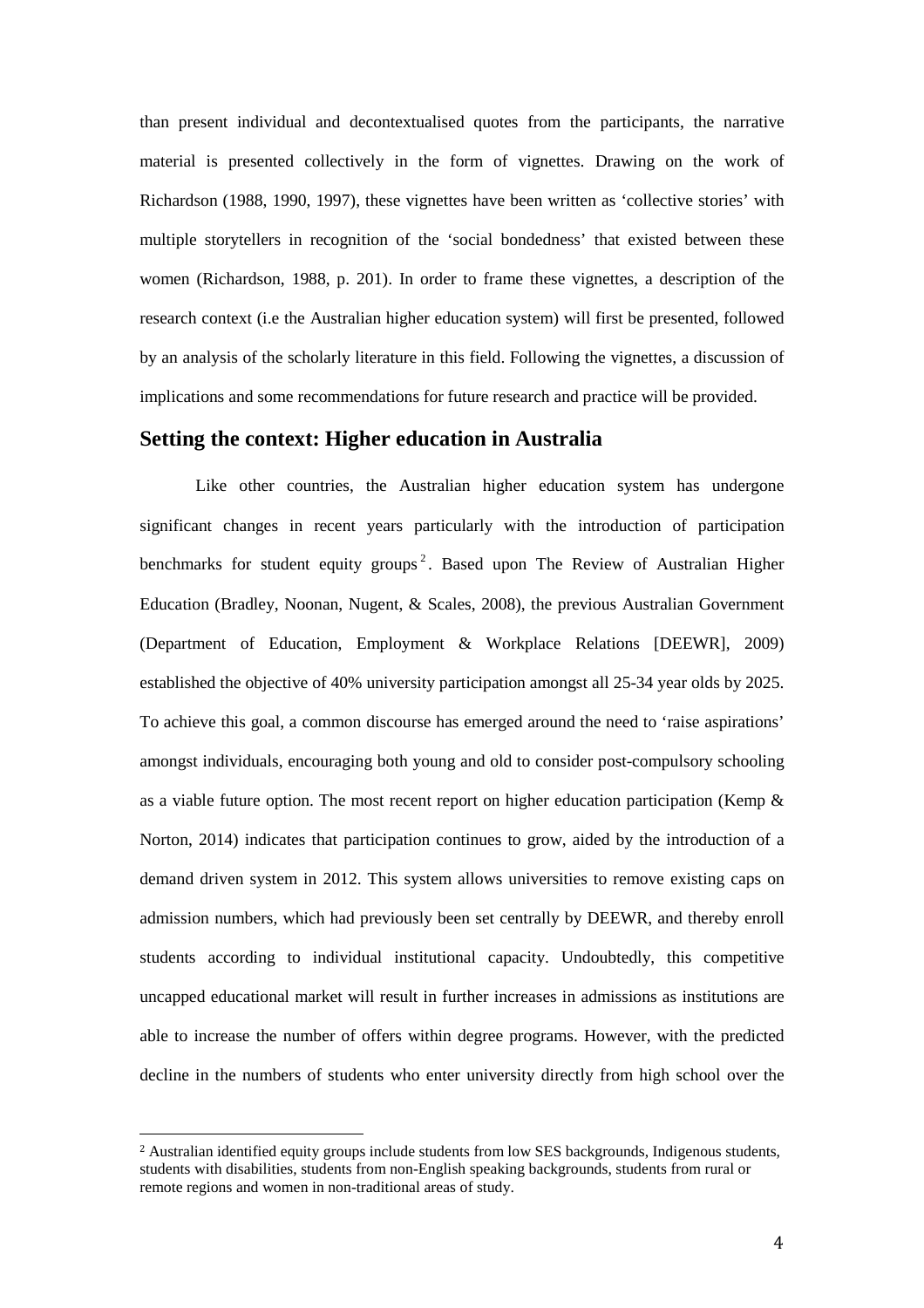next 10-15 years, many of these new enrollments may well be derived from older age groups (ACER, 2011).

However, the anticipated continuing growth in student numbers accessing university does not necessarily equate to educational success within this environment. Instead, student attrition or dropout in Australian universities consistently hovers around the 18% with some institutions indicating that student attrition regularly exceeds 25% of the whole population (Department of Industry, 2012). First-in-family students are particularly susceptible to this phenomenon, Coates and Ransom (2011) report that 26% of first-in-family students consider leaving university in their first year of study, a figure that increases to 34% for later year students. This pattern is repeated in other countries including the United States (Chen, 2005; Ishitani, 2006) and also Canada (Lehmann, 2009) where statistics on this student cohort are collected systematically.

Much of the existing literature and research in this field focuses on first generation students who have just left school, this is despite the high numbers of older first-in-family students who are accessing higher education. Arguably, this latter cohort has additional complexities to manage in their transition to this educational environment, particularly if they are combining study with family responsibilities. Whilst this study is set in Australia, the experiences of older, first-in-family, female students with caring responsibilities should be explored in more depth and this study offered insight into the lived realities of this group, experiences that are not necessarily bounded by geographical considerations. This article focuses on how the women described the interaction between the home-place and the university with specific reference to caregiving and identity work. The following section provides an overview of relevant literature in this regard.

## **Literature review**

Returning to higher education after a significant gap in learning has been described in the literature as being 'risky' for older learners (Reay, 2003), particularly women and those for whom attending university deviates from the norm. Te Riele (2004) argues that exposure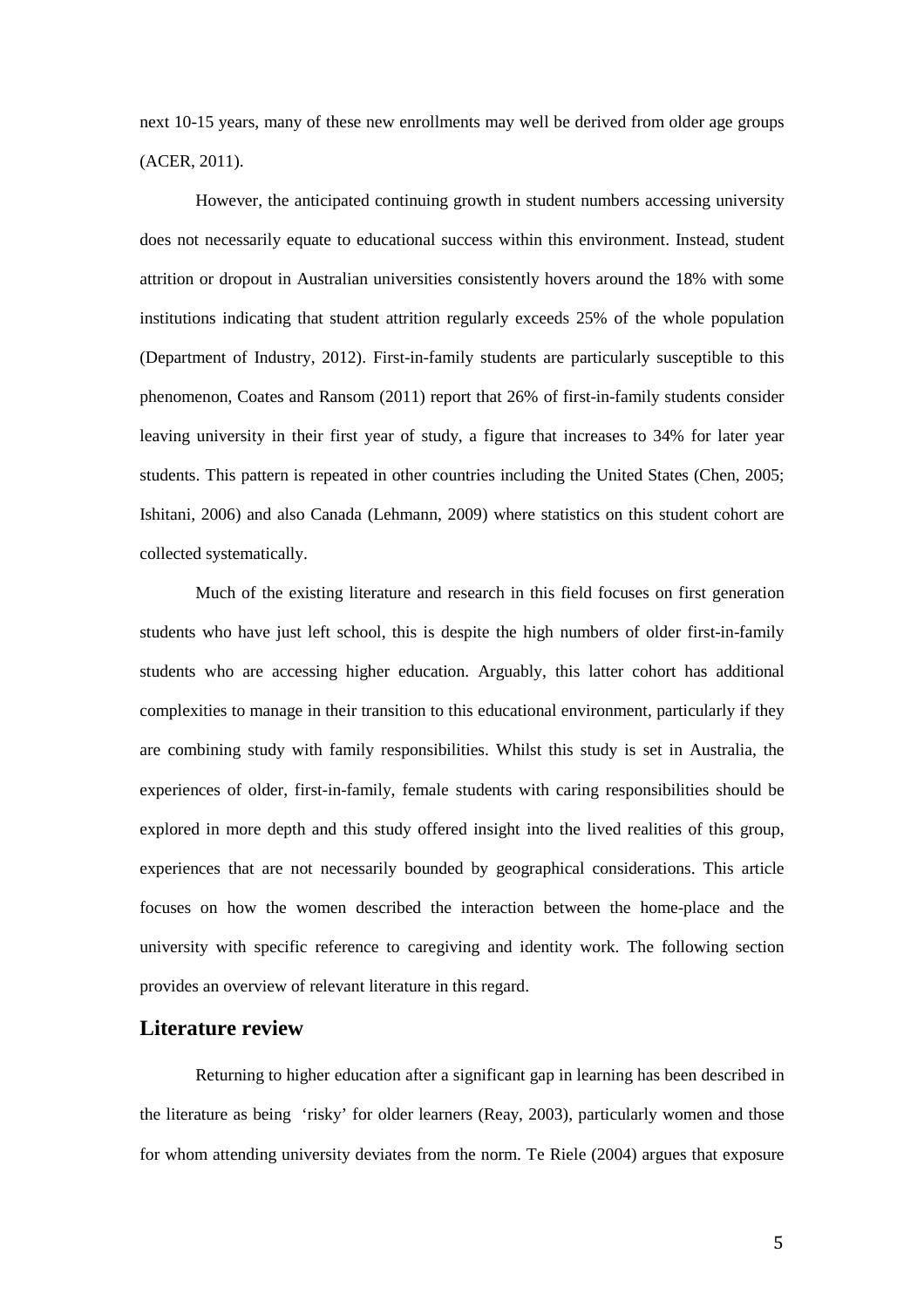to risk can be mediated by access to 'social and material resources' (p. 254) so for those students who are first-in-family or from economically disadvantaged backgrounds, the perception and possibility of risk is arguably exacerbated. Some of the risks associated with this 'second-chance' journey (Giles, 1990) may include rupture with existing social and family networks (Brine & Waller, 2004; Stone & O'Shea, 2013), the difficulties of managing competing demands (Cox & Ebbers, 2010; Stone, 2008), emotional and financial challenges (Cox & Ebbers, 2010; Hinton-Smith, 2009) as well as the risks associated with managing identity formation (Johnston & Merrill**,** 2009**).**

The literature in this field has also indicated the very different levels of risk for older female students compared to men. Cox and Ebbers (2010) identify how the challenges faced by female students are often 'social in nature' (p. 241) derived from the responsibilities of being a caregiver and also, student. Learning is frequently coordinated around the responsibilities of caring for family and the home place; this can be a fragmented experience as the women move between the 'greedy institutions' (Acker, 1983) of family and university. In Edwards' (1990) study on female learners with children, the students experienced disjuncture both inside the institution and also, within the family and community, as '…other mothers did not do the sort of thing they were doing' (Edwards, 1993, p. 144). This return to education was translated and understood in terms of the woman's role as caregiver rather than simply as learner.

Alsop, Gonzalez-Arnal and Kilkey (2008) argue that one of the 'key mediators' (p. 623) in the experiences of older students returning to education is the responsibility of caregiving. Whilst the term caregiving is somewhat contested, this article adopts a multidimensional understanding of care as:

> …a physical and emotional practice, involving a moral orientation...which is located within gendered (and racialised) normative frameworks around obligations and responsibilities, particularly in relation to family. (Alsop et al., 2008, p. 625)

Whilst women do not always conduct caring, this has been characterised as 'feminized work' (Datta, McIlwaine, Evans, Herbert, May, & Wills, 2003) and this assumed responsibility can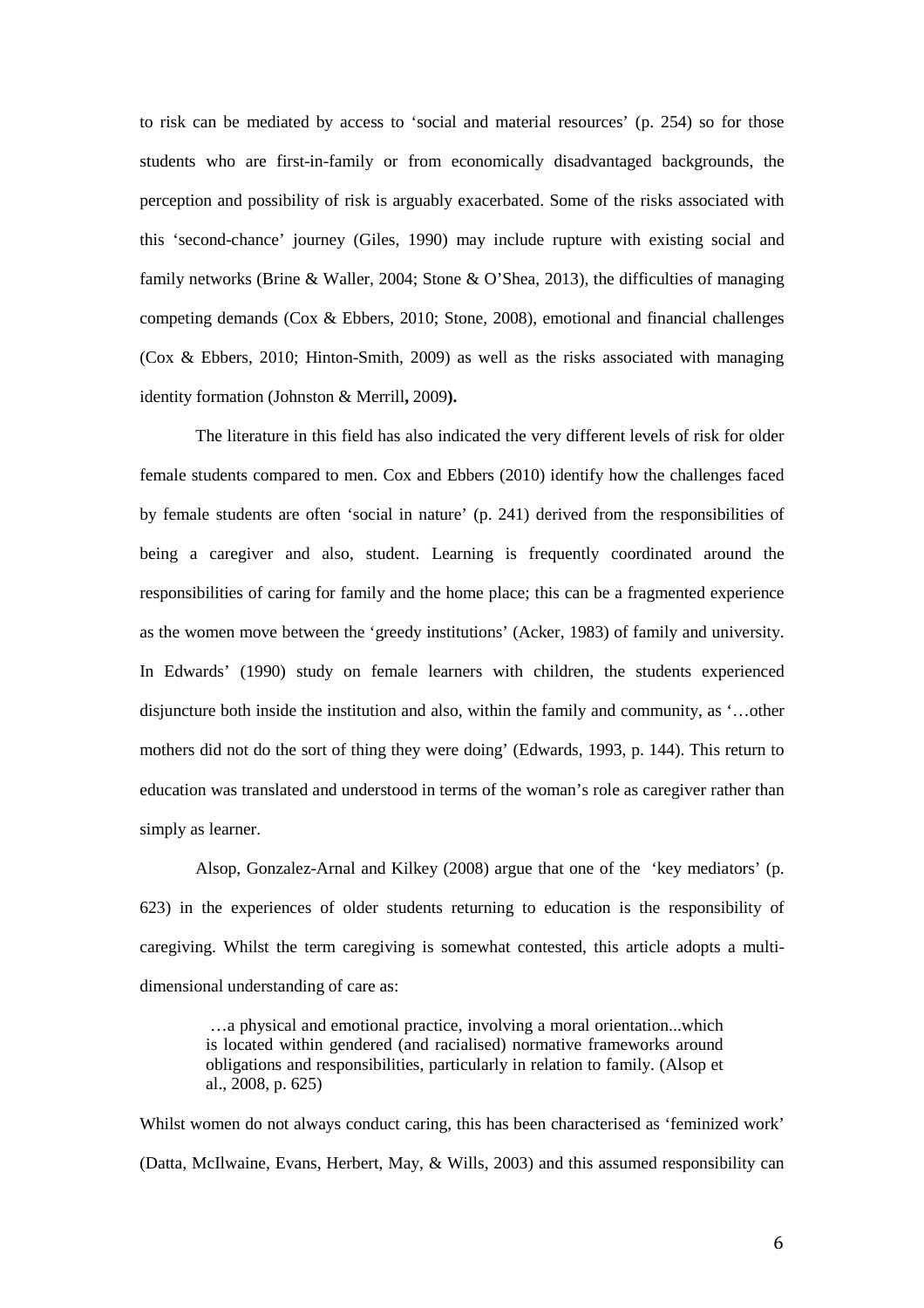be regarded as a gendered disadvantage for female learners. The role of caregiver also impacts upon the identity work conducted by female learners, adding to the complexity of this transition into higher education. As Gouthro (2006) explains:

Women often enter into education with the conflicting goals of wanting to attain a sense of independence and develop a sense of identity that is not determined by relationships with others (i.e. as a wife or mother) without rejecting the importance of these roles in their lives. (p. 11)

Such multiplicities of roles can create contested identities, whereby the student identity is challenging and fraught with difficulties.

Yet the challenging nature of this return to education can also create opportunity, as higher education is a 'space' where individuals can explore alternative identity positions to those available within the social or familial environment. Pascall and Cox's (1993) study on married women who returned to education indicated how participants perceived learning as providing a stronger identity when 'being a housewife failed to perform that function' (p. 76). Hinton-Smith's (2009) participants also experienced this change in a qualitative sense; university provided an embodied experience manifested by dramatic improvements to selfesteem and self-identity. However, the multiple identity positions, both new and existing, did exact emotional return; Hinton-Smith's participants, who were male and female, largely 'felt exhausted by being torn in many directions' (p. 120). This author concluding that it was the role of caregiver that was the salient factor in the depth of emotionality associated with this return rather than this being a gendered experience.

While this type of emotional 'exhaustion' also underscores the challenges that Brine and Waller (2004) described in relation to their female participants, these authors disagree with Hinton-Smith's conclusions; arguing that this return is a gendered experience as obstacles and limitations are greatly exaggerated for women. Becoming a student challenges existing feminine identity positions that embrace the ideologies of (hetero) sexuality, maternalism and domesticity. The learner identity may threaten the mother identity, as it is perceived as 'outside' the ideology of the feminine. George and Maguire (1998) also report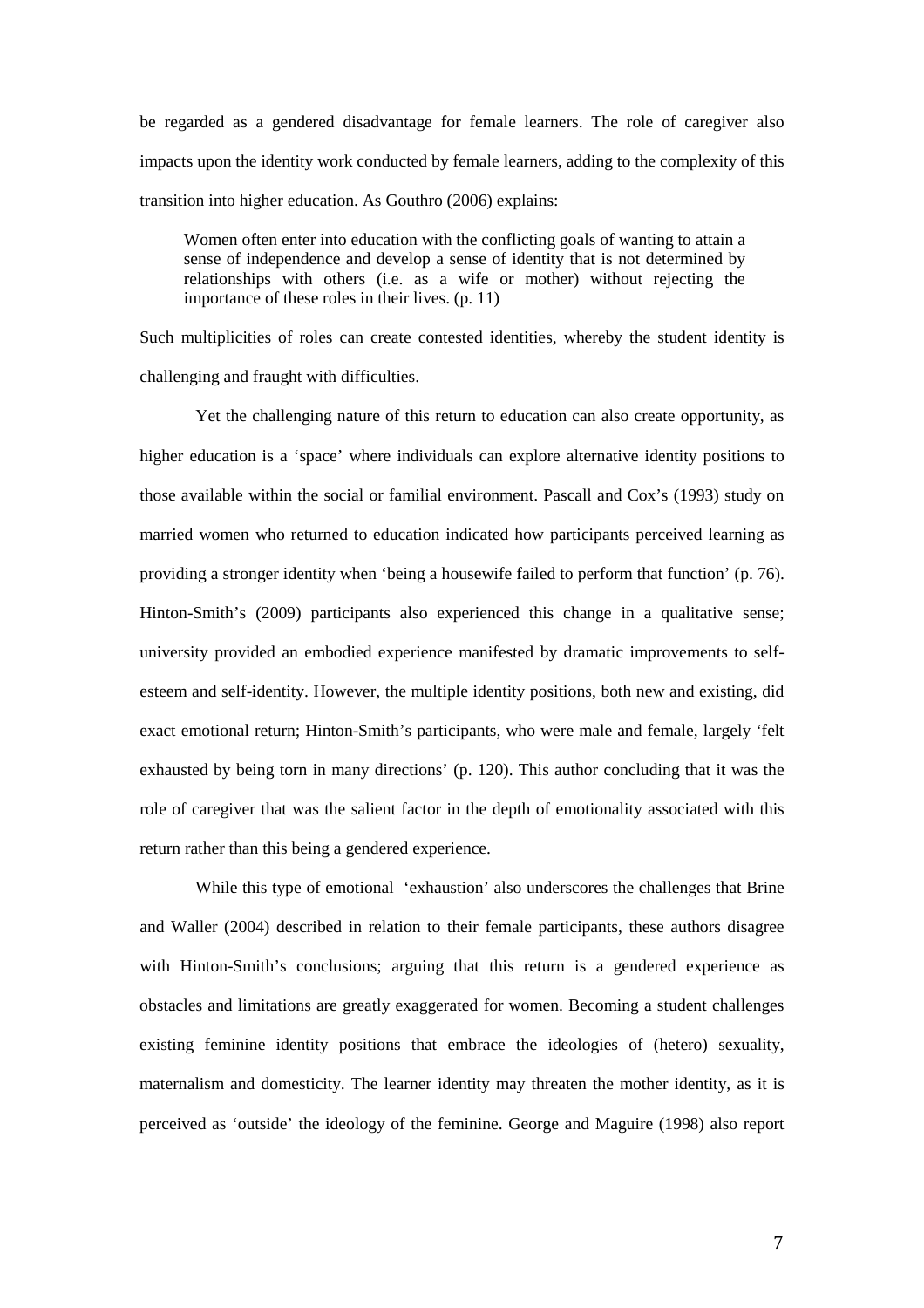how some of their female students negotiated the mother-student identity as either 'playing down' the maternal or in some cases, refusing it by keeping both selves separate.

Adopting a 'close-up' analysis provides insights into the often invisible undercurrents that exist in women's lives, exploring how this experience is gendered provides further depth to the analysis. Whilst previous studies have included male and female caregivers (Hinton-Smith, 2009; Lovell, 2014; Stone, 2008, amongst others), this article focuses on the intricacies of gender, caregiving and learning, responding to Lovell's (2014) call for studies that explore 'who these parents are and what their needs are to enhance motivation and achieve success' (p. 374) within the higher education domain.

## **The Studies**

This paper draws upon findings from two studies conducted with first-in-family students, both of which were informed by a narrative inquiry approach. The following sections will provide an overview of this methodology before exploring the particular approach to data presentation adopted in this paper. Details about the research design and methods will then be described.

#### *Narrative inquiry and the use of vignettes*

Narratives can offer the possibility of embodied presentations of life; assisting understanding of how individuals in all their incongruence and individuality act in their particular social worlds. Ellis and Bochner (2002) suggest that narrative offers the potential for readers to 'enter empathetically into worlds of experience different from their own' and enable a level of self-analysis and identification whereby 'readers become co-performers, examining themselves through the evocative power of the narrative text' (p. 748). Similarly, Polkinghorne (1988) emphasises how 'storied memories' are able to '…retain the complexity of the situation in which an action was undertaken and the emotional and motivational meaning connected with it' (p. 11). Such depth can assist in understanding how individuals make sense of existing identities and assist in the construction of new or emerging identities. The narrative vignettes presented in this paper are replete with the personal and by retaining a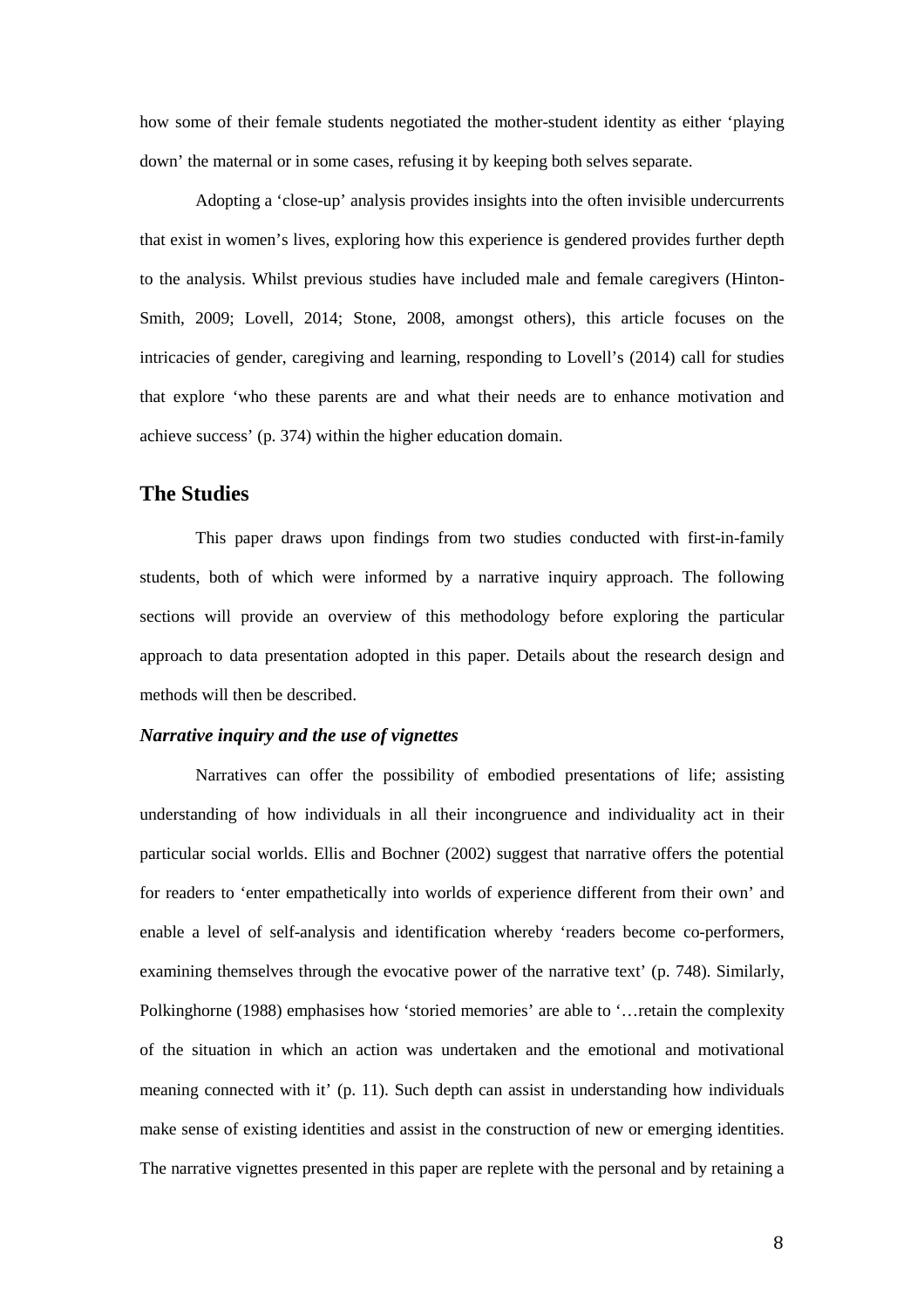narrative or story avoid presenting disembodied data. This is a dynamic approach to narrative analysis where various data elements are coherently presented so that the reader can interpret these experiences in a meaningful way.

#### *Constructing Collective Vignettes*

Ely, Vinz, Downing & Auzul (1997) define vignettes as presenting an 'interpretation of the person, experience, or situation' (p. 70), but concede that researchers need to be cautious about 'speaking' for the participants they are researching. In order to avoid what Ely et al. (1997) define as 'co-opting' voice, the vignettes presented in this article borrow from Richardson's (1997) 'collective stories' in that each moves away from the idea of the isolated or unique narrator and instead recognises how individuals are located within broader social and cultural frameworks. As Richardson (1997) explains: 'I think of similarly situated individuals who may or may not be aware of their life affinities as co-participants in a collective story' (p. 14). Hence the focus on the collective story is on the narrating of the 'experiences of the social category' (p. 32) rather than the individual in isolation thereby providing a means to join 'separate individuals into a shared consciousness'. (Richardson, 1997, p. 33). The vignettes in this article do differ from Richardson's collective stories in one sense as each quote is identified by the speaker rather than the multiple voices being presented as one narrator. This was a deliberate choice in order to acknowledge the unique biographies of these women whilst simultaneously identifying the commonalities of experience.

Choosing to present data in this style reflects a desire to enable the reader to enter into the lived experience of the narrators. Framed by multiple voices, the following vignettes were 'configured' in order to give unity and meaning to the data. Commencing with a question in mind, I interrogated analytic codes and categorisations to seek material that addressed this question and provided the basis for a story. These are not objective representations but rather constructions; there is no neutrality here, as the data requires interaction between subjects and researchers. Instead, the vignettes are 'compositions',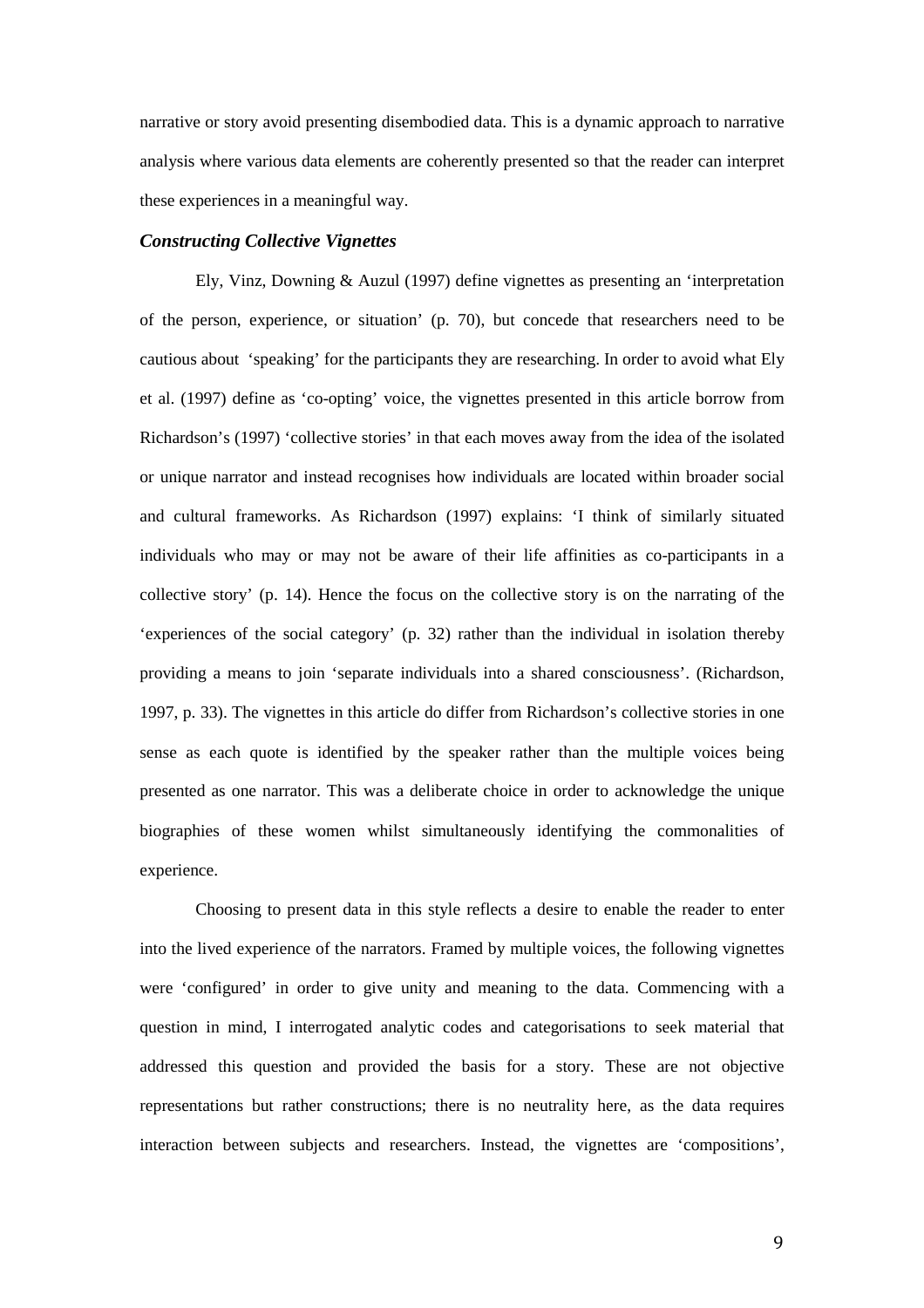retrospective explanations of 'the happening that is the topic of the inquiry' (Polkinghorne, 1995, p. 19).

Creating collective vignettes is not a singular process but rather this is recursive, a circular movement between my own self-narrative and the narratives of others, in creating these stories I have drawn upon my own 'narrative compass' (Bresler, 2006, p. 28). This compass reflects my own positioning as a woman who was also first-in-family to attend university. Having studied as a parent of young children, I also understand first-hand the tenacity required to manage the complex and competing demands of family and university. This understanding is further enriched by my knowledge of universities as I have worked in a variety of professional and teaching roles within higher education over the last two decades.

My positioning as a woman, a student, a staff member, a parent, a wife and a daughter undoubtedly influenced what I 'saw' within the data; I came to this study with certain preconceptions some of which were subconsciously hidden. Recognising and highlighting prejudices can provoke deeper analysis and engagement with data, in both studies this process was assisted by keeping a reflective journal and regular memo writing. The journal not only detailed personal reflections and assumptions derived from the research but also the act of writing assisted in refining and disclosing theoretical implications, whilst the memos assisted in capturing observations and insights. In this way, I have adopted an approach to 'bracketing' that is ongoing (Rolls & Relf, 2006) and recursive, as I continually returned to both the journal and the memos throughout the research process.

During the research process, I also endeavoured to destabilise the researcher's privileged position through various research strategies. For example, as a staff member, I recognised the need to avoid assuming a shared understanding of university language or practices. Adopting an open-ended approach to interviewing and positioning participants in the role of expert, provided opportunity for individuals to reconstruct their own experiences unencumbered by interviewer expectations (Seidman, 1998). This approach also assisted in maintaining my curiosity and open-mindedness about the field. In the presentation of the data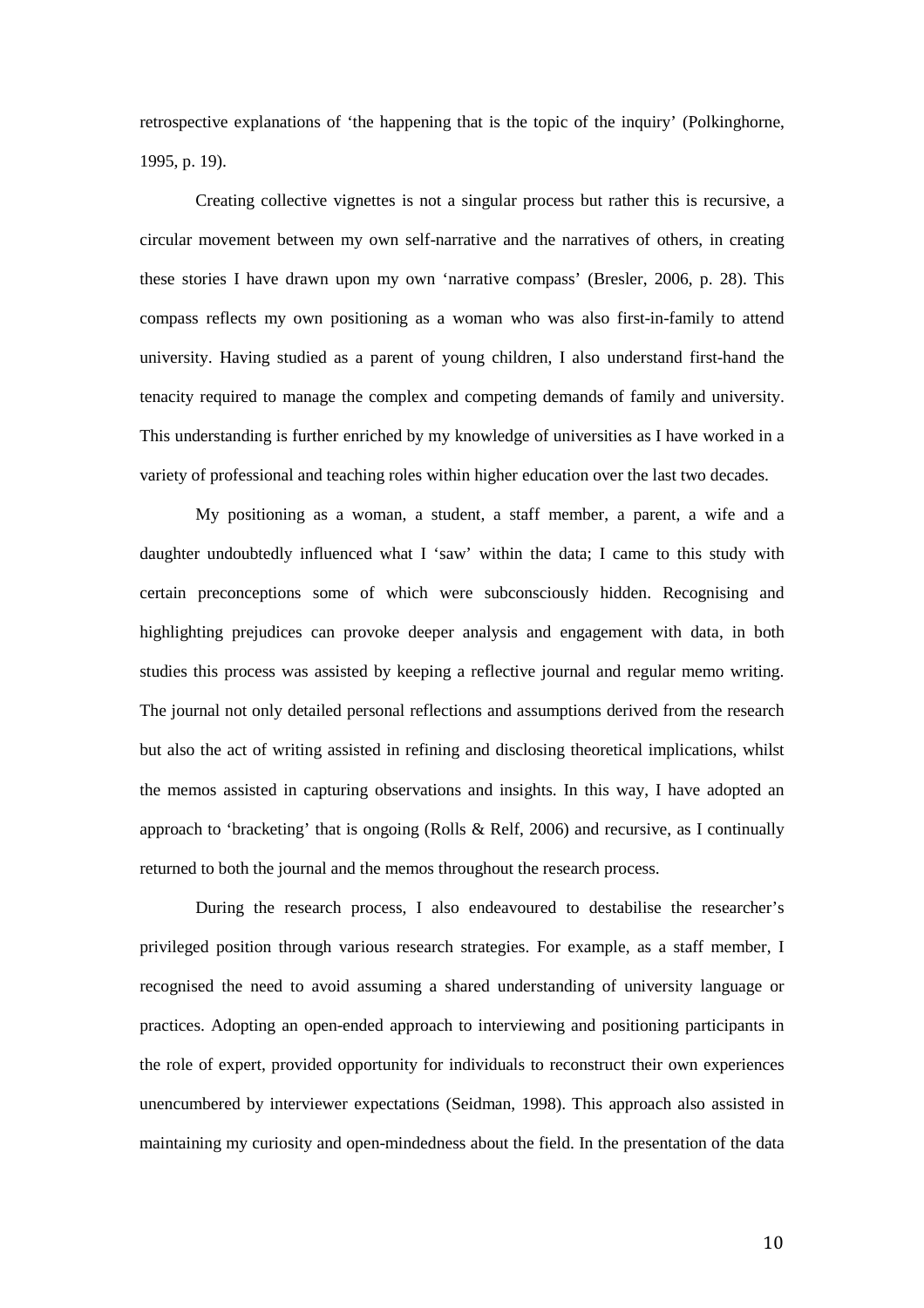my own voice is included alongside the participants, I have not removed myself from the text instead these are co-constructions.

#### *Research design*

The two research studies were both conducted with first year students, who identified as first in the family to come to university. Study (A) was conducted with 17 women in 2007 and explored their experiences of transitioning and engaging in the higher education environment. Interview questions included: *'How do you anticipate your life will change now that you are a university student?'; 'If asked, would you feel comfortable describing yourself as a university student? Why/why not – what other terms would you use to describe yourself?'* Study (B) was conducted in 2013 and sought to build upon the findings of Study (A) with particular reference to how attending university impacted upon the family and community of students. This study recruited 28 participants, both male and female, interviewing them in the first year of undergraduate studies. The questions asked during the interview included: '*How has studying impacted upon your family life?'; 'Have your relationships with others close to you changed since you started at university?'; 'How is university spoken about in your household?'*

The participants in Study (A) were recruited via a short presentation at the university commencement ceremony, which marks the official start of the university academic year. Once the official proceedings were completed, students were provided with a flyer and asked to register their interest via email or in-person at the student support services building. There were 23 initial expressions of interest but three were in the second year of studies, two withdrew before commencing their studies and one had a parent with a university degree, leaving the final 17 who participated throughout the year. Study (B) sent an email invitation to first year students who had disclosed on their enrollment form that neither parent had attained university level qualifications, a random selection of 800 students was sent this email invite which led to 63 responses and a total of 28 interviews. While this was a diverse cohort and also derived from two different institutions all were similarly white Anglo-Australian, first-in-family and also, in the first year of university study. The focus on first year students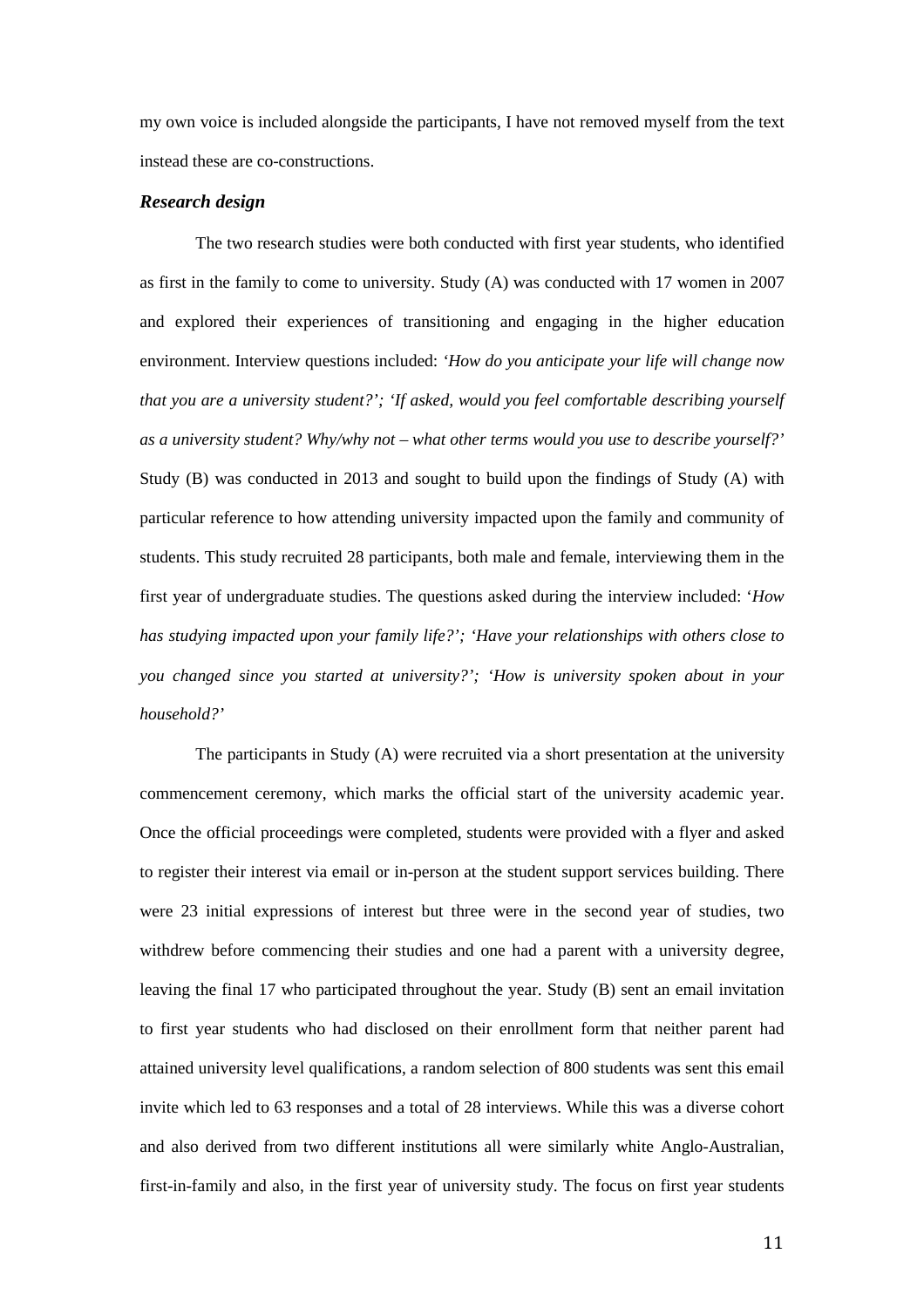was deliberate in order to enable comparative reflections on life both before university enrollment and also during the initial stages of attendance.

This article is based upon the interviews conducted with the women with children in both studies (n=23). Table (1) provides an overview of both research projects whilst Table (2) provides the demographic details of the female participants whose stories feature in this article.

**Table (1): Overview of Study (A) and Study (B)**

| <b>Participants interviewed</b>                | <b>Research Design</b>                 |  |
|------------------------------------------------|----------------------------------------|--|
| Study A   17 women                             | Four interviews conducted throughout   |  |
| All identified as being first-in-family        | the academic year                      |  |
| 13 had children                                | Semi-structured interviews             |  |
| Study B   28 students (7 males and 21 Females) | One interview conducted at the initial |  |
| Identified as first-in-family *                | stages of the year.                    |  |
| 10 female students had children                | Semi-structured interviews             |  |

*\*In interviews, two of the women identified that a partner was currently attending or had attended university given that no other members of the family (parents / sibling/ children) had attended university, I have retained their data.*

| <b>Study</b>   | <b>Name</b>  | Age | <b>Children</b> | <b>Studying</b>         | <b>Relationship Status</b> |  |
|----------------|--------------|-----|-----------------|-------------------------|----------------------------|--|
| A              | Catherine    | 44  |                 | <b>B</b> Nursing        | Single (Divorced)          |  |
| $\mathbf{A}$   | Clara        | 23  | $\mathbf{1}$    | <b>B</b> Education      | Single                     |  |
| $\overline{A}$ | Heidi        | 47  | 3               | <b>B</b> Arts           | Single (Divorced)          |  |
| $\mathbf{A}$   | Jane         | 32  | 3               | <b>B</b> Education      | Partnered                  |  |
| $\mathbf{A}$   | Katie        | 33  | $\overline{2}$  | <b>B</b> Oral Health    | Partnered                  |  |
| $\overline{A}$ | Kira         | 38  | $\overline{5}$  | <b>B</b> Psychology     | Single (Separated)         |  |
| $\overline{A}$ | Linda        | 32  | $\overline{2}$  | <b>B</b> Education      | Single (Divorced)          |  |
| $\mathbf{A}$   | Nicki        | 33  | $\mathbf{1}$    | <b>B</b> Education      | Single (Separated)         |  |
| $\mathbf{A}$   | Sheila       | 31  | $\overline{2}$  | <b>B</b> Education      | Partnered                  |  |
| $\mathbf{A}$   | Stephanie    | 34  | $\overline{4}$  | <b>Access Course</b>    | Partnered                  |  |
| $\mathbf{A}$   | Sue          | 39  | $\overline{2}$  | <b>B</b> Education      | Partnered                  |  |
| $\mathbf{A}$   | Susie        | 38  | $\overline{2}$  | <b>B</b> Soc Science    | Partnered                  |  |
| $\mathbf{A}$   | Vicky        | 45  | 3               | <b>B</b> Nursing        | Partnered                  |  |
| B              | Ann          | 36  | $\overline{2}$  | <b>B</b> Science        | Partnered                  |  |
| B              | Elaine       | 36  | $\overline{5}$  | <b>B</b> Commerce       | Single (Divorced)          |  |
| B              | Eva          | 48  | $\overline{2}$  | <b>B</b> Nursing        | Single (Widowed)           |  |
| B              | Lena         | 43  | $\overline{2}$  | <b>B</b> Arts           | Single (Divorced)          |  |
| $\mathbf B$    | Natalie      | 43  | $\overline{2}$  | <b>B</b> Arts           | Single (Divorced)          |  |
| $\bf{B}$       | Nina         | 36  | 3               | <b>B</b> Arts           | Partnered (Partner been to |  |
|                |              |     |                 |                         | university)                |  |
| $\bf{B}$       | Rose         | 28  | $\overline{2}$  | <b>B</b> Arts           | Partnered                  |  |
| B              | Sam          | 44  | $\overline{2}$  | <b>B</b> Arts -Creative | Partnered (Partner been to |  |
|                |              |     |                 |                         | university)                |  |
| B              | <b>Betty</b> | 28  | 1               | <b>B</b> Arts           | Partnered                  |  |

## **Table (2): Details of Participants**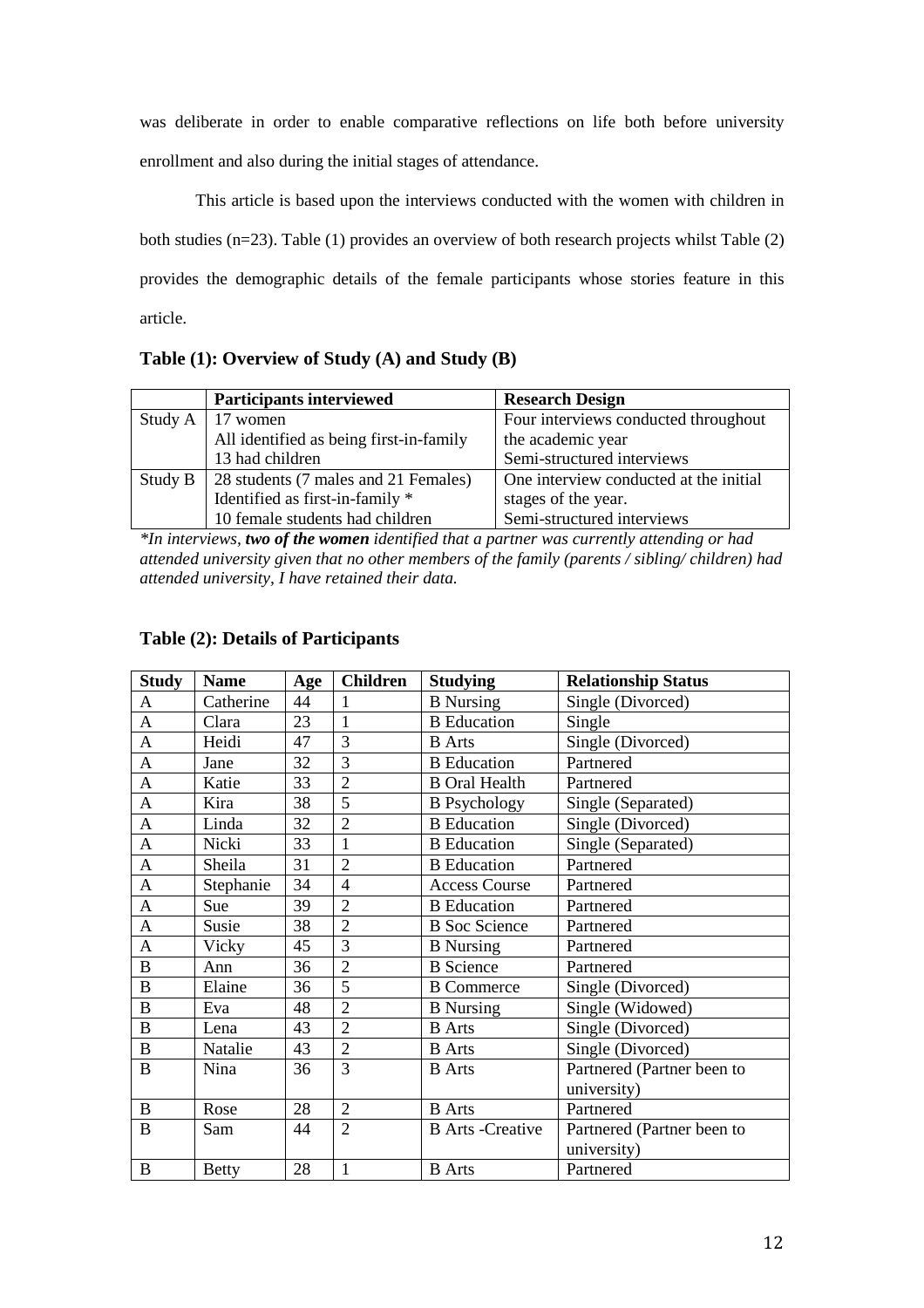| -      | -<br>ш | . .<br>$\sim$<br>┭<br>$\cdot$ $\cdot$ |               | -<br>$L_{1}$ $\mu$ | ں رہ<br> |  |
|--------|--------|---------------------------------------|---------------|--------------------|----------|--|
| $\sim$ |        |                                       | $\sim$ $\sim$ |                    |          |  |

*The average age of participants was 37 years with most having either 2 or 3 children, a total of ten women were single parents and the majority were either studying an Arts Degree (n = 8) or Education (n=6).*

#### *Data Collection*

Both studies used semi-structured interviews; Study A conducted a total of 65 interviews, each participant<sup>[3](#page-5-0)</sup> engaged in four interviews over the year whilst Study B included 28 interviews, one interview with each participant. The interview data was recorded and transcribed, all the interviews were transcribed by the researcher in Study (A) and each set of interview transcripts formed the basis for the next set of interviews. The findings from Study (A) informed the focus of Study (B), which sought to expand upon emergent themes including how returning to education impacted upon discourses of learning within the household. As mentioned, for the purposes of this article I have drawn only on the narratives of women with children (both partnered and single) in order to provide some coherence to the following vignettes. However, it should be noted that caregiving was not limited to child dependents, many of the women also made reference to looking after elderly parents and relatives.

The two studies occurred in two different locations and were separated by six years, (2007 and 2013 respectively) but the locations and participants shared many commonalities. Firstly, both studies occurred at regional institutions, in Study (A) this was a small campus (student numbers  $= 3,500$ ) whereas Study (B) was conducted at a larger university site (student numbers = 24,000). Both institutions have large numbers of older students and both have female populations that exceed 50% of the total student cohort. Both are also located in regions that are characterised by educational and economical disadvantage. For example, in Study (A) the catchment area for the university has lower than state averages of employment and also, educational (both school and university) qualifications; statistics indicate that only 9.4% of the population has a bachelor's degree compared to 14.6% for the nearest

<sup>&</sup>lt;sup>3</sup> Except one who left the university in the first semester after the first interview occurred and was not contactable thereafter.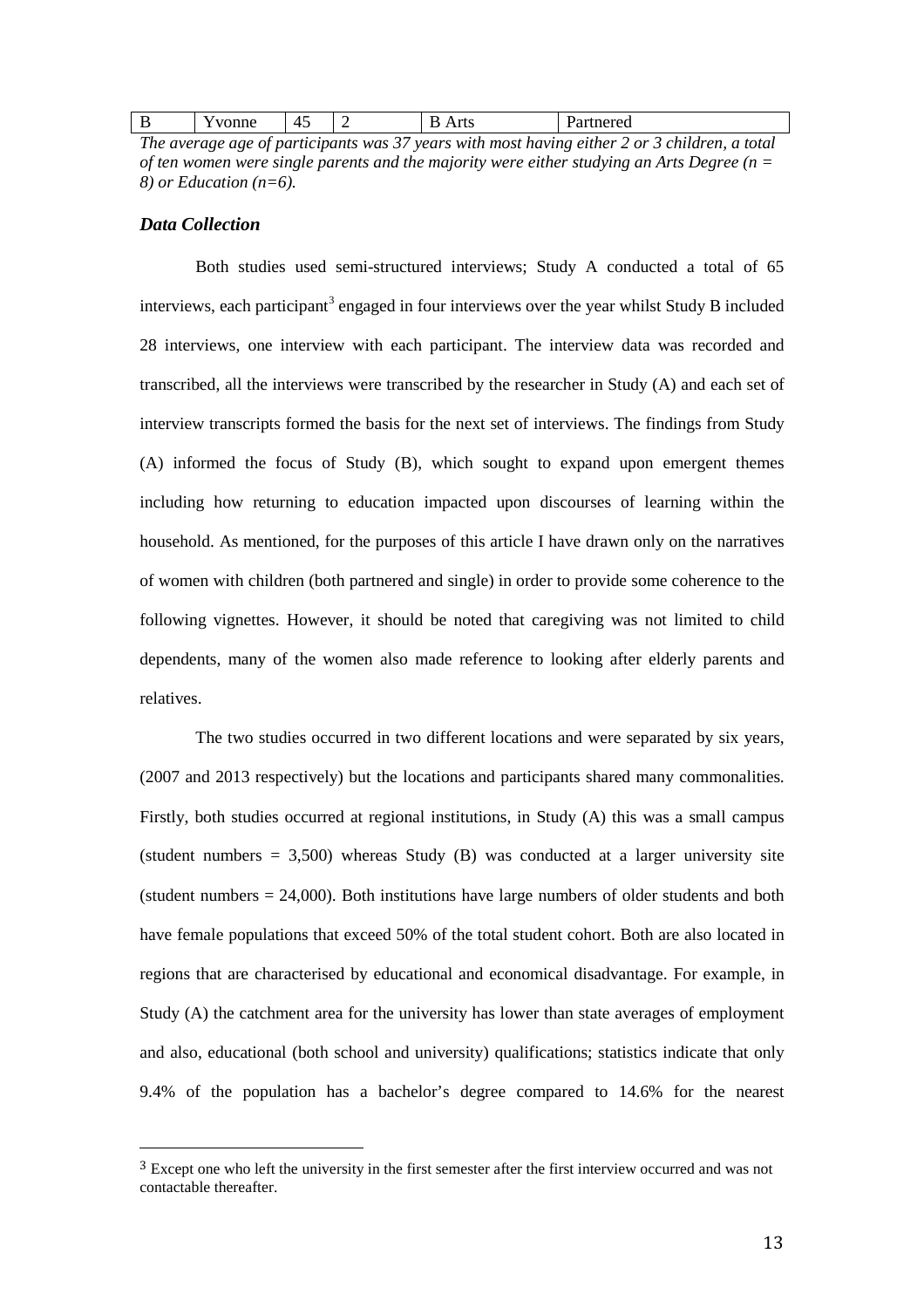metropolitan area and 16.4% for the state (NSW Regional Labour Force Profiles, 2008). Study (B)' s region has higher rates of unemployment when compared to state and national levels, 6% for the region compared to 5.4% for the state and 5.2% nationally.

Given the institutional and geographic similarities, these two studies while quite separate were also very complementary enabling analysis of data across two discrete sites. This complementary nature was further enriched as Study (B) built upon emergent themes in Study (A); enabling interviews to focus on specific areas that had emerged from the previous study. The following section outlines the approach taken to data analysis, both data sets were analysed separately and then combined to provide rich deep description.

#### *Data Analysis*

Whilst both studies did not set out to explicitly explore identity formation, the semistructured nature of the interviews and inductively framed analysis, enabled conceptual categories to emerge from the data. The data shaped and defined the interpretative framework rather than being driven by preconceived ideas or theories. This was an iterative process, informed by a constructivist grounded theory approach (Charmaz, 2006). Interview material from both studies was imported into NVivo (10) and the initial stage of analysis involved line-by-line analysis so that thematic categories emerged inductively from the data. Drawing upon the query function in NVivo (10) enabled connections to be made between data sets and across categories. These codes and categories also enabled exploration of specific areas of interests and this was complemented by a narrative analysis, which particularly focused on stories related to coming to university as well as narratives that explored facets of this experience. This approach recognised that events are 'enacted in storied moments of time and space' (Clandinin & Connelly, 2000, p. 25) and while these stories are personal they also reflect wider social conditions.

These codes and categorisations were also 'interrogated' with various conceptual lenses, as the data was not perceived as indicating one absolute truth but rather as continually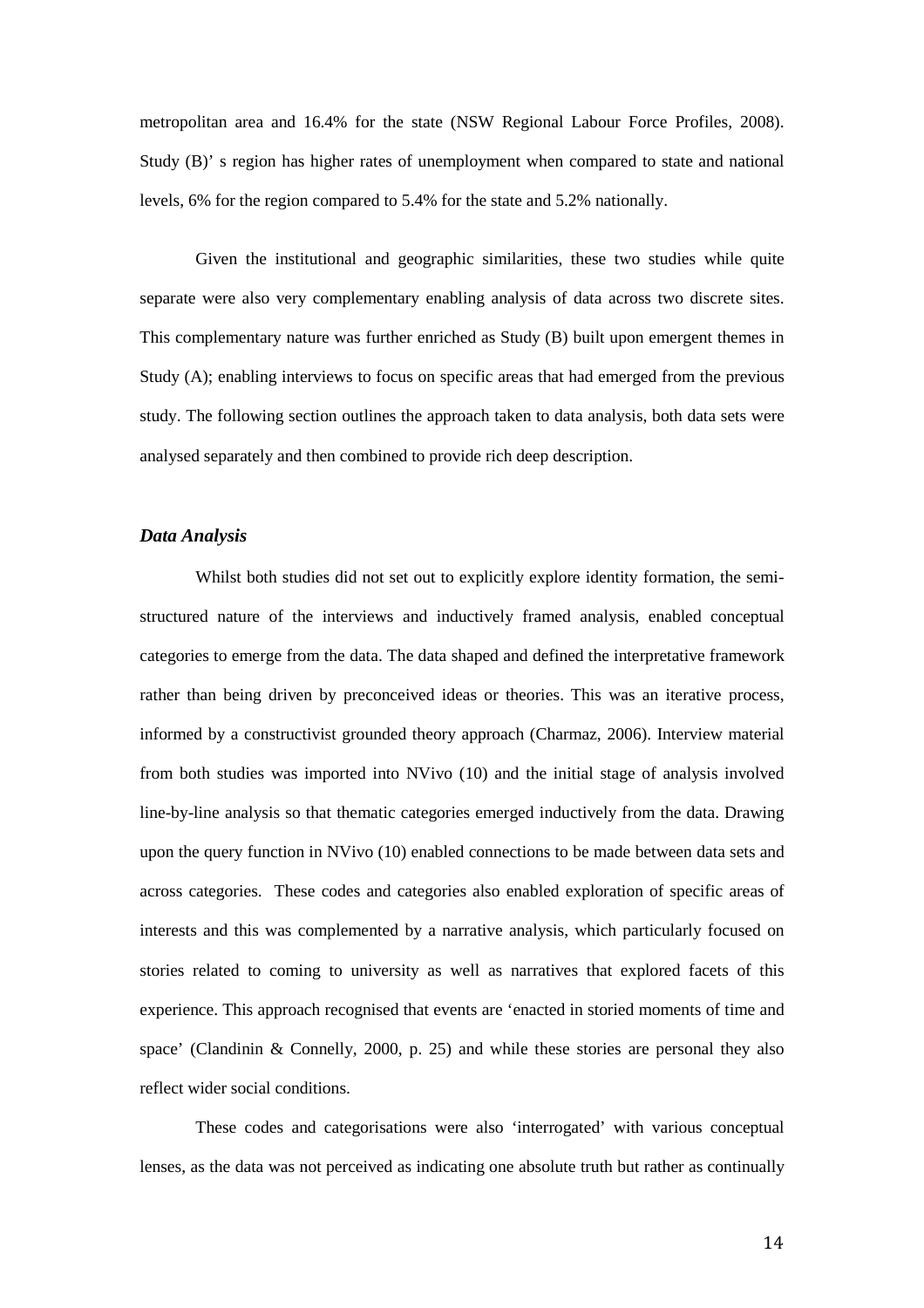evolving. Thus, true data saturation never occurred instead there was always something additional that could be gleaned as data was approached from multiple angles. Some of the lenses applied to the data sets included concepts related to cultural and social capitals; identity and gender roles; social stratification and transformation. Triangulating data from two different sources combined with the application of different conceptual lenses also provided a means to test the rigour and validity of the findings but always recognising that this research is limited by its focus on small numbers of students as well as historical and cultural specificity.

## **Collective vignettes of female caregivers attending university**

The following collective vignettes highlight participants' constructions of their own social realities, noting how 'the narrative text refuses the impulse to abstract and explain, stressing the journey over the destination, and thus eclipses the scientific illusion of control and mastery' (Ellis & Bochner, 2002, p. 744). Similar to Mishler (1986), the participants in both studies provided storied responses to the questions that were asked in interviews, these stories were further encouraged by invitations to elaborate or explore areas not initially anticipated by the interview schedule.

Including multiple voices distills an essence, which does not assume that there is only one perspective or lived reality but instead recognises the multiplicity of experience. These collective vignettes recognise what Van Manen (2011) terms as the 'vocatio' of text in a phenomenological sense, which is the powerful nature of the written word to 'speak' to us:

> The aim of the vocatio is to let things "speak" or be "heard" by bringing them into nearness through the vocative power of language. (Van Manen, 2011, para.1)

The vignettes combine various voices into a 'unified' narrative (Richardson, 1997, p. 21) reflecting stories told during interviews. While not all the women feature in the presented vignettes, many expressed similar contours of life. Drawing upon 'multiple voices and direct quotations' (Richardson, 1988, p. 205) expresses a duality whereby participants both speak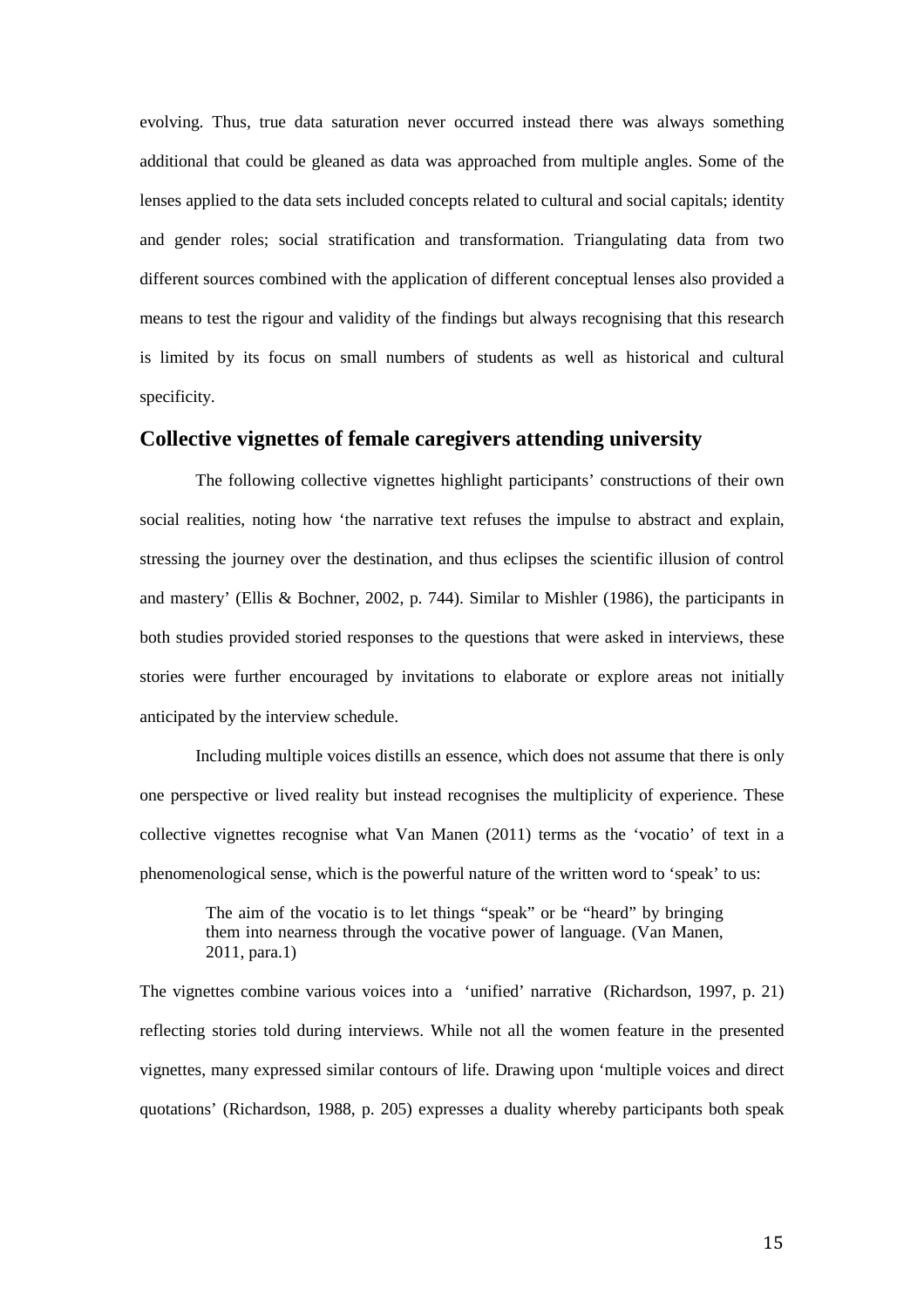for themselves and also for the researcher to 'speak of and for them' (Richardson, 1988, p. 205). Each vignette will be presented consecutively followed by discussion and conclusions.

#### *Vignette (1): Returning university: Reactions, reasons and realities*

The decision to go to university is generally one that is influenced by personal ambitions and goals as well as the perspectives and opinions of others. Rose, who was married with two children described how she had '…always wanted to go to university; didn't think I could do it straight out of school. I now have a husband and my life is kind of set now…It's time for me to do what I want to do now.' For Rose this decision is very much defined as a personal life goal but not all the women considered their entitlement to university in quite the same sense. For some, university offered the opportunity to provide a much more stable economic future for both themselves and their children, this was particularly the case for the sole parents many of whom were making financial sacrifices to attend university at this stage in their life. Clara, a single parent of a young child, was concerned that her daughter would not be disadvantaged by this decision to return: '[I'm] just trying to make sure that she is not, what's the word, disadvantaged in the school just her uniform and the types of things that you have to have I don't want her not to have those and feel like she is different and out of place…' For a number of the women this decision was foreshadowed by feelings of guilt and also, deeply held uncertainty about whether they deserved to be there. Yvonne, a mother of two, described herself as a 'fraud' and admitted to feeling that 'I'm not good enough to be here. I don't have the brains to be here'. Similarly, Jane explained how '...sometimes I feel a bit inferior to the other people in the way that they write and use good words but I suppose I can always look them up in a dictionary (laughs)…'.

There is a sense of fragility in some of these women's stories, the decision to come to university has had deeply felt repercussions. In some cases, this decision was kept hidden, a secret not to be shared with others for fear of negative reactions, such trepidation voiced perhaps due to the fledging nature of this learning identity. Keeping silent protects us from others who might not be supportive. For Natalie, it the expectation of 'judgement' that made her reluctant to discuss her return to university, she had not 'told many people at all; I tend to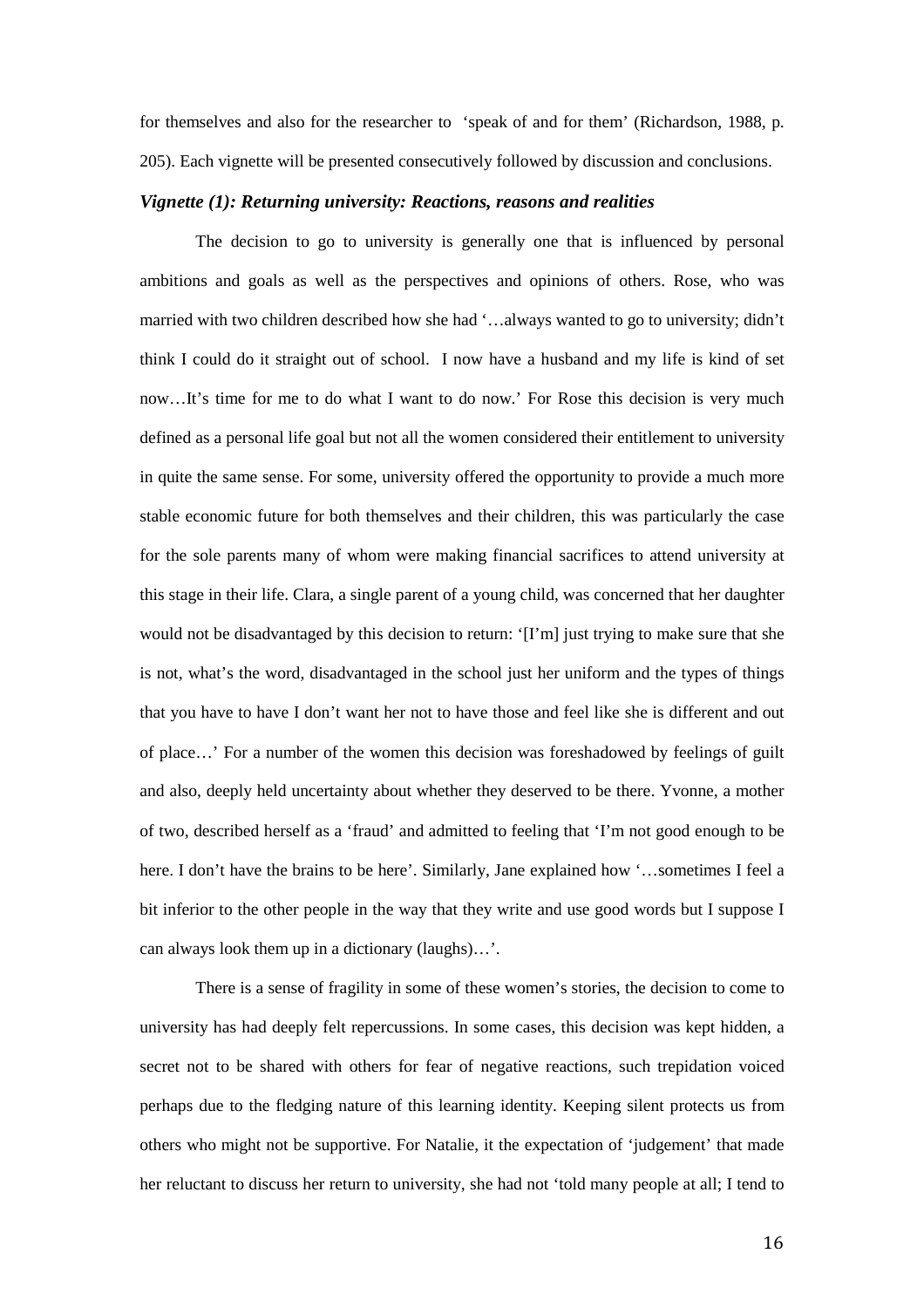not tell people much at all anymore', when asked about this silence, she simply stated: "It's judgment I think. It's always that judgment…"

Nicki, a sole parent who had recently separated from an emotionally abusive partner, also reflected upon the silence and secrecy of this return to education, firstly explaining how her 'husband does not know' she continued by musing how she 'will be curious to find out what he says when I actually tell him, he's the one that I am a bit nervous about.' Her fears about his reaction seem related to the fact that she had placed their young son in childcare in order to attend university as she explained: 'he will probably use the five days in daycare against me... he's the only one I can think of that I might get a negative response from  $$ maybe that's why I haven't said anything to him cos I don't want to hear that negative.'

Whilst Nicki adopted silence as a means to preempt the possibility of negative reactions, Sue's discussions with her husband revealed how he 'was more anti-me coming to uni, ya know worried about the workload, the pressure, how it'd affect our house and stuff like that'. Stephanie also described how her husband was 'initially very reluctant' about the possibility of her attending university and being able to fit 'the study in with work and family'; once she has proved herself able to fit 'it all in and getting them all to work together, then he's quite happy now to let me go ahead and do that so.' The importance of the women balancing the university work and household duties was echoed in many of these stories. Betty explained how her partner: 'wasn't sure because it did take a lot of time up so he was sort of "Oh yes, oh no, oh yes". I don't know; it takes a lot of time up and I have work as well and I've got a seven year old'. Betty's move from hairdressing and bar work into university had placed a great deal of strain on this relationship: 'we're sort of off and on at the moment'.

Such reactions are partially the result of the clearly defined social and gender roles that these women were expected to adopt. This stratification limited personal horizons and marked this decision to attend university as not only different to deeply embedded gender norms but also, a possible threat to expected life course. Expectations around role behaviour were often deeply entrenched in family and community. Lena, a sole parent with two children,

17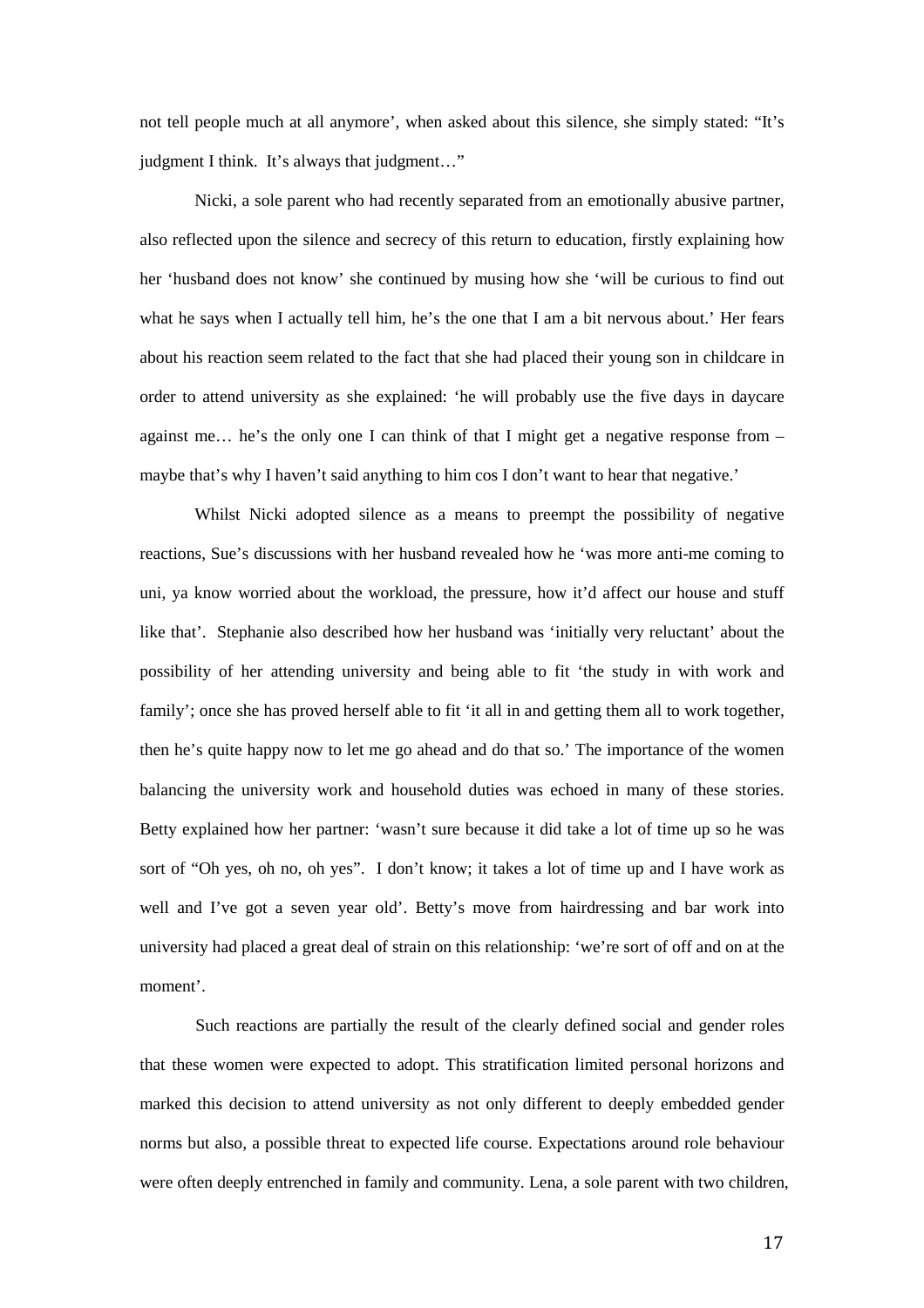described how when she was growing up 'it was basically almost taught that university was only for those that were really smart, extremely smart'. This boundary setting did not cease in her youth as 'people have actually turned around and some actually said a few years ago: "You'll never go to university". Same when they'd turn around and say "You'll never own a house". Sorry, I'm at uni and I own a house'. Similarly, when asked to reflect upon early experiences of learning, Sam struggles to find words to describe just how unobtainable university seemed in her youth: 'I lived a very sort of [pause] well, having five brothers, a very male-dominated [pause] my father was very [pause] he didn't have any expectations of me going to university or encouraging me'. The gender stratifications in Nina's family were also unambiguous, the men were '…all trades and all us girls were always just taught that our place is in the home, that's where we should be because university isn't for people like us'.

For these women, moving into this learning environment provoked a range of reactions from others. This was often construed as a transgression, a movement beyond perceived boundaries. These reactions were not simply based upon the financial or relational repercussions of this decision but also deeply embedded perceptions of place, role and status. As caregivers, the women were largely expected to manage both the demands of home and university in congruence, a further dimension in their journey to becoming a student.

#### **Vignette (2): Managing the movement between home and university**

Each of these women reflected upon a range of strategies they had adopted in order to manage the competing responsibilities of being a student and a caregiver; this required deliberate and planned strategies in order to maintain equilibrium in both domains. Demarcating time and space provided one way to minimize disruption and enable productivity, as Rose explained: 'When I'm here at uni, I try and use that day the best I can to get as much as I can get done … be as productive as I can otherwise when you get home it's a bit hard to concentrate.' This is a difficult 'balancing act' that has high emotional stakes as the women describe their attempts to limit the impact on family, for Elaine she had to simply learn to 'fit it all in and manage it or it was just going to all fall apart…You either can do it or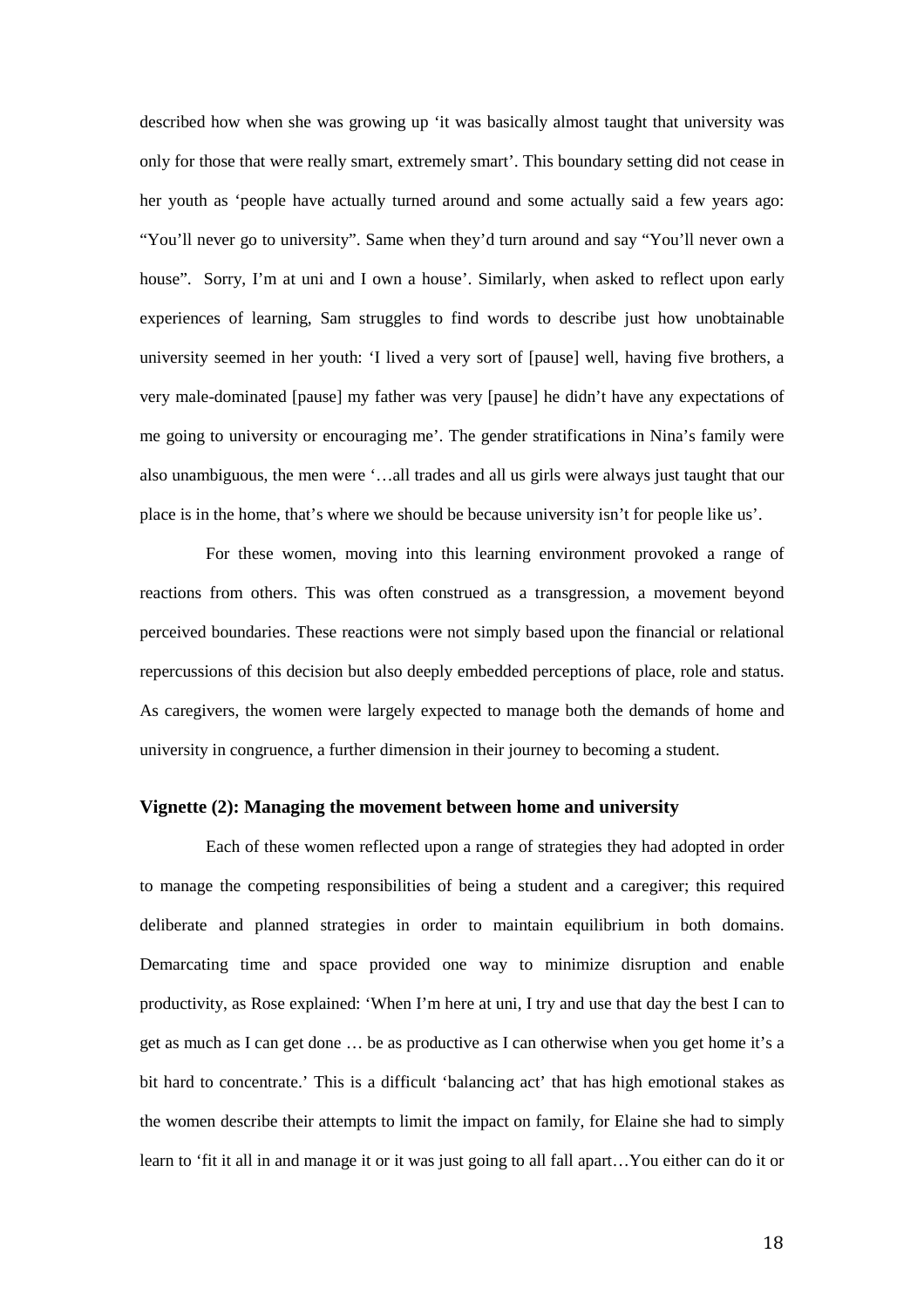you can't'. Maintaining boundaries between home and university can be very problematic, for Yvonne the decision to avoid 'opening books' on the access weekends with her children had high 'costs', resulting in increased pressure during the week.

Attending university also required making sacrifices, not only missing out on social activities but also the neglect of more fundamental activities, often related to the care of children. Nina's three sons are 'taking a backseat' and 'they don't get as much attention from mum as what they did' which means that she is 'not sure how their schooling is going at the moment'. Similarly, Ann described how her children have realized '…that I'm not always there. That's hard for them because I have always been there…I've always done everything for them and now they've had to walk themselves to school and get themselves home from school and they're really feeling it'. Whilst Katie's children 'are suffering a little bit today [laughs] we had the washing in the dryer this morning but they'll live'.

The management of competing roles and also, the perceived need to limit impact on home life exaggerated the emotional toll of attending university. Yvonne described her experience of being a student as 'horrible, absolutely horrible', explaining how she suffered from anxiety as '…your life is not your own' when attempting 'to manage home life and uni life and trying to be organized'. Similarly, Sam reflected upon how she has become 'angrier. I'm more anxious because I've always got something on the back of my mind. Like I know that I've got two 750 word essays due next week so I know that I've got to do those and I get frustrated when I've got to do the washing up, I get frustrated when, you know, these every day chores I have to do. People turn around to me and say "Just live in a dirty house. It's okay", and I said "No, I can't live that way. I can't live that way. I can't live with dirty floors". I love walking around on a floor when there's no sand on the floor'.

Stephanie, a mother of five children, described how the pressures of managing a household and also university studies led here to consider whether she could 'get in a car and drive off and not come back' but continues by admitting that 'reality kicks in that you can't just get up and run away every time something gets tough.' Multiple demands were encountered by all the women and these provoked a range of responses, some strategic, some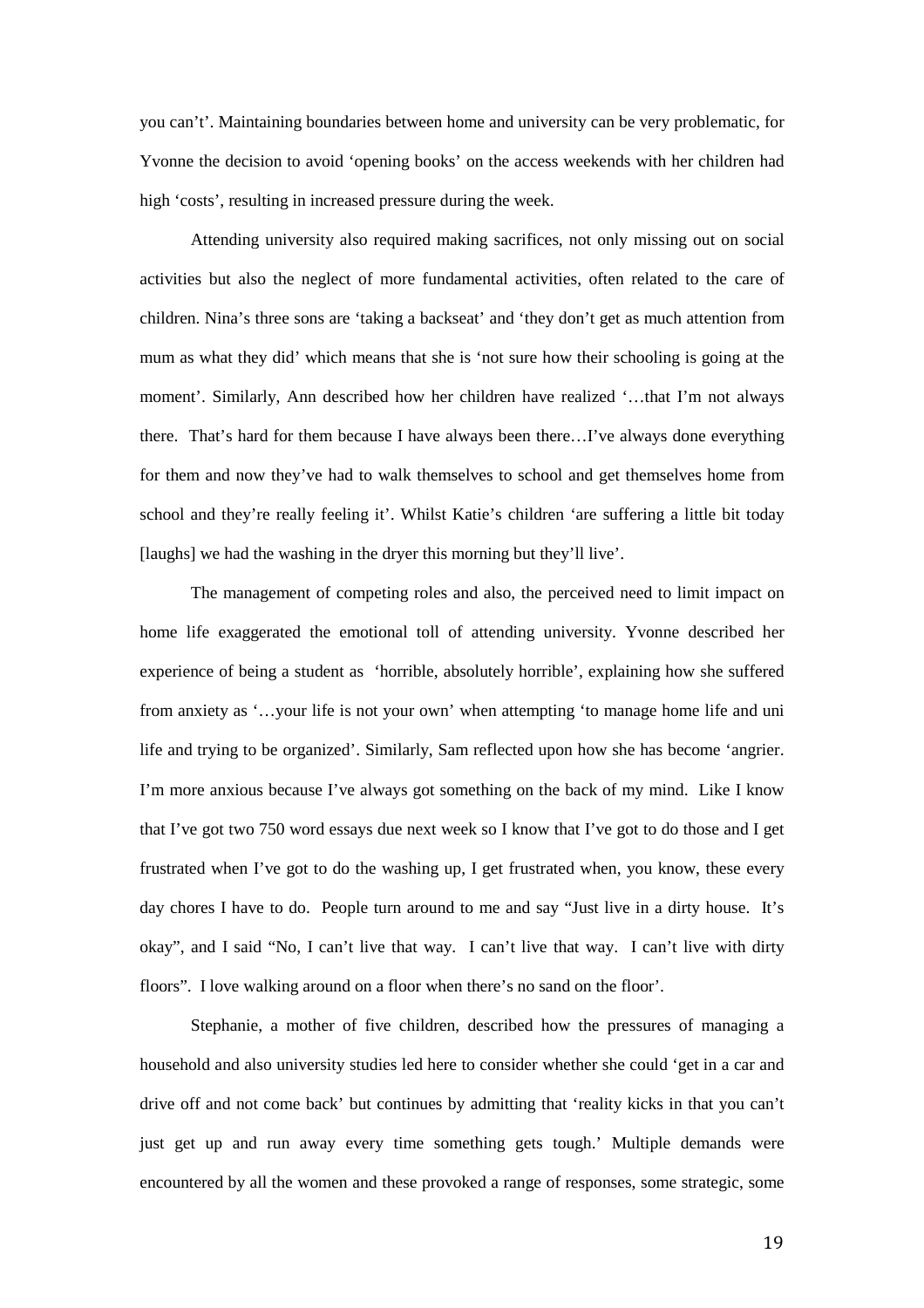emotional and some appeared to be 'chaotic'. Ann worked nights, is a parent to two teenage boys and is undertaking studies in Psychology, she outlined how she 'work[s] four nights a week so it's come home from uni, get ready for work and off I go. I'm still cooking dinner in between so it's pretty chaotic'. Nina explained how '…we don't have fresh cakes anymore. We have packets of chips instead' and while her fellow learners were going out for a drink she was 'going to clean the house because it hasn't got done for a while. I haven't had a quilt on my bed for three days'. Similarly, Eva described how returning to learning 'impacts dinnertime and things. If I've got a lot on, it's toast but I'm always aware of just what we eat and when we eat and then I know when baked dinners are due'. As caregivers and university students, managing the various parts of life was not only complex but also required emotionally charged renegotiations in relation to self and others.

## **Discussion**

These two vignettes are not transparent texts and only offer a partial view of this reality, albeit one that is created from a multiplicity of voices, each producing a slightly different perspective on what is there. By drawing on multiple voices in each vignette the intention is to present the 'experiences of a social category' rather than simply retell the story of one individual (Richardson, 1990, p. 25). Crossan, Field, Gallacher & Merrill (2003) suggest that 'micro-level studies can illuminate the anxieties and tensions experienced by many adults…' (p. 55) and arguably the use of vignettes has the potential to expose the nuances of the experience of returning to education for the women involved. The concept of risk is replete in these women's words, risks not only perceived by the women themselves but also identified by partners, family members and friends. These women had to rely on their own self-motivation and efficacy as they navigated pathways into the university environment

The first vignette describes the reactions that these students received in relation to this decision to attend university. These reactions varied and much of them reflect what Mercer (2007) indicates may be the reality for older students returning to education; being that this shift represents a 'non-normative transition' (p. 30), occurring at a different time in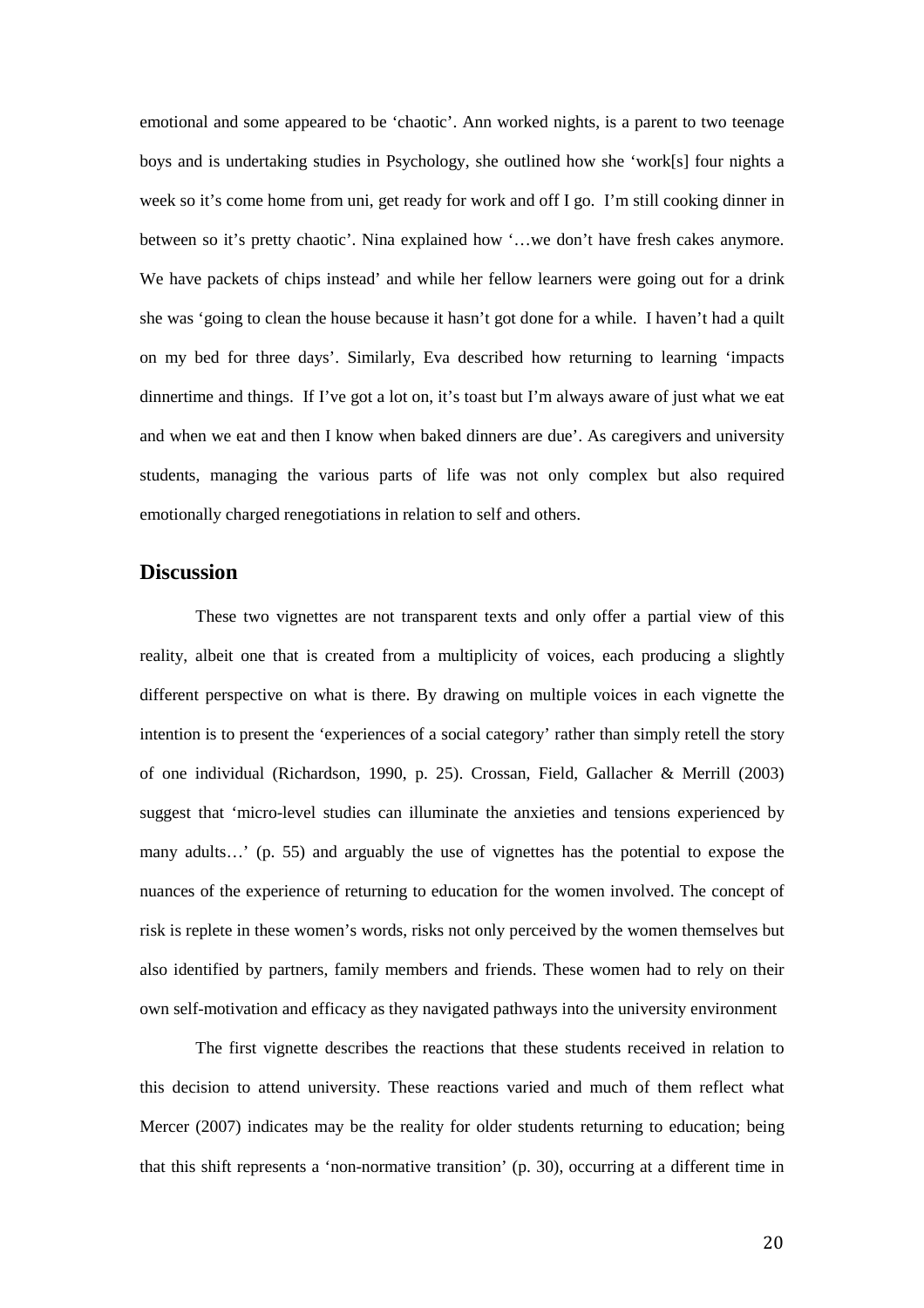the life course then what is generally anticipated or planned. Mercer (2007) suggests that this non-normative nature means that there may be limited or absent family and social support. For Nikki and Natalie, silence is used as a means to manage the possibility of negative reactions from others, whilst Sue and Stephanie describe their partners' expectations of clear boundaries between the home and university. Such invisible and unchallenged constraints obviously impact upon how these women manage this transition into university particularly as this relates to managing the identities of student and caregiver.

Limited support from others may also translate into a greater reliance on the individual as a 'motivator, facilitator and regulator' (Mercer, 2007, p. 30); suggesting a greater role played by the self, compared to that of younger students. Walkerdine, Lucey & Melody (2001) identify how their working class female participants were inscribed differently by 'social and psychic economies, modes of regulation, discourses and bodily performances' (p. 138). Higher education was not an assumed destiny and represented a deviation to the expected life course. However, Walkerdine et al. (2001) suggest that this context effectively increased the necessary internal motivation to persist, arguing how their participants did not have any 'structural reasons [for] why they should succeed and therefore ... rely on their own inner resources' (p. 162). Certainly, for the older women in this study, the decision to attend university required substantial motivation not only during studies but also prior to enrollment. As the women's words reflect, they bear the primary responsibility for making this work, the tacit permission of partners relying on their ability to maintain a 'balance', which actually meant the need to guarantee little intrusion or interruption within the domestic space.

The second vignette focuses on how the participants in this study managed this 'balance', revealing how some separate home and university to ensure equilibrium. Not surprisingly, this was a delicate process, requiring a diversity of strategies. The role of student is one that requires time for self and so sits uneasily with that of caregiver, which relies on giving time for others. The women's stories are replete with descriptions of hidden work, both emotional and physical, that this return to learning required.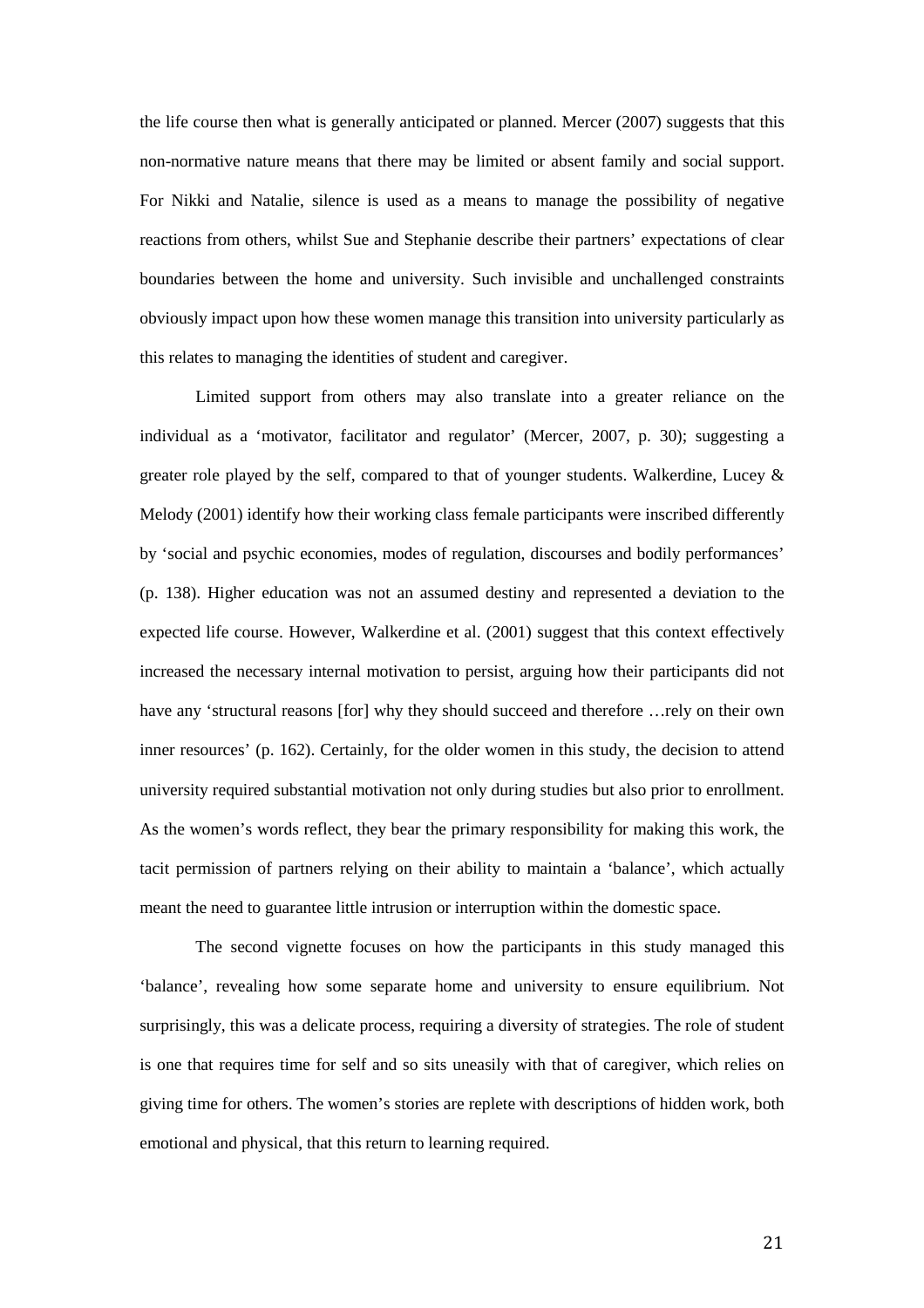In both vignettes, the theme of 'male as breadwinner, female as homemaker' (Smith 1996, p. 68) remains dominant; the gendered nature of roles ascribed from an early age is clearly defined. Some of the women reflected upon their study activities in terms of 'guilt' indicative of what Feree (1990) terms the 'gendering of housework' (p. 876), which naturalizes women's primacy within the home. As Feree (1990) explains: 'Since housework supposedly flows out of her "natural desire" to care for her family, a woman may feel guilty about every unmet "need"' (p. 876). This expectation is echoed by Britton and Baxter (1999) and Acker (2012), the latter reminding us that the home place remains the 'ideological domain of the women' (p. 218), an environment where the female role is primarily to nurture children and others.

Feminist writers have shifted focus from regarding the continued subordination of women as largely resting upon sex roles and socialization and instead recognising the powerful nature of social stratification by gender (Feree, 1990). The term gender is no longer simply about the study of sex roles or women but has become a study of the 'patterning of difference and domination through distinctions between women and men that is integral to many societal processes' (Acker, 1992, p. 565). Acker's concept of 'gendered institutions' is useful when considering some of the hidden obstacles faced by the older female caregivers in this study. Universities, like other institutions, are not gender neutral but instead ascribe roles and identity positions that are based upon deeply embedded assumptions about men and women as well as masculinity and femininity. For example, like the concept of the worker, the student role remains reductive, largely based upon the ideal of a self that is not distracted or defined by 'domestic responsibilities, poverty or self doubt' (Leathwood, 2006, p. 615). The ideal of the independent learner is celebrated in neo-liberal educational discourses; the expectation is that individuals will move into and out of education in an efficient and timely manner.

For women who are returning to university after a significant gap in learning and who are carers for the family such positionality is not possible. Instead, learning is necessarily punctuated by interruptions, distractions and the additional responsibilities so clearly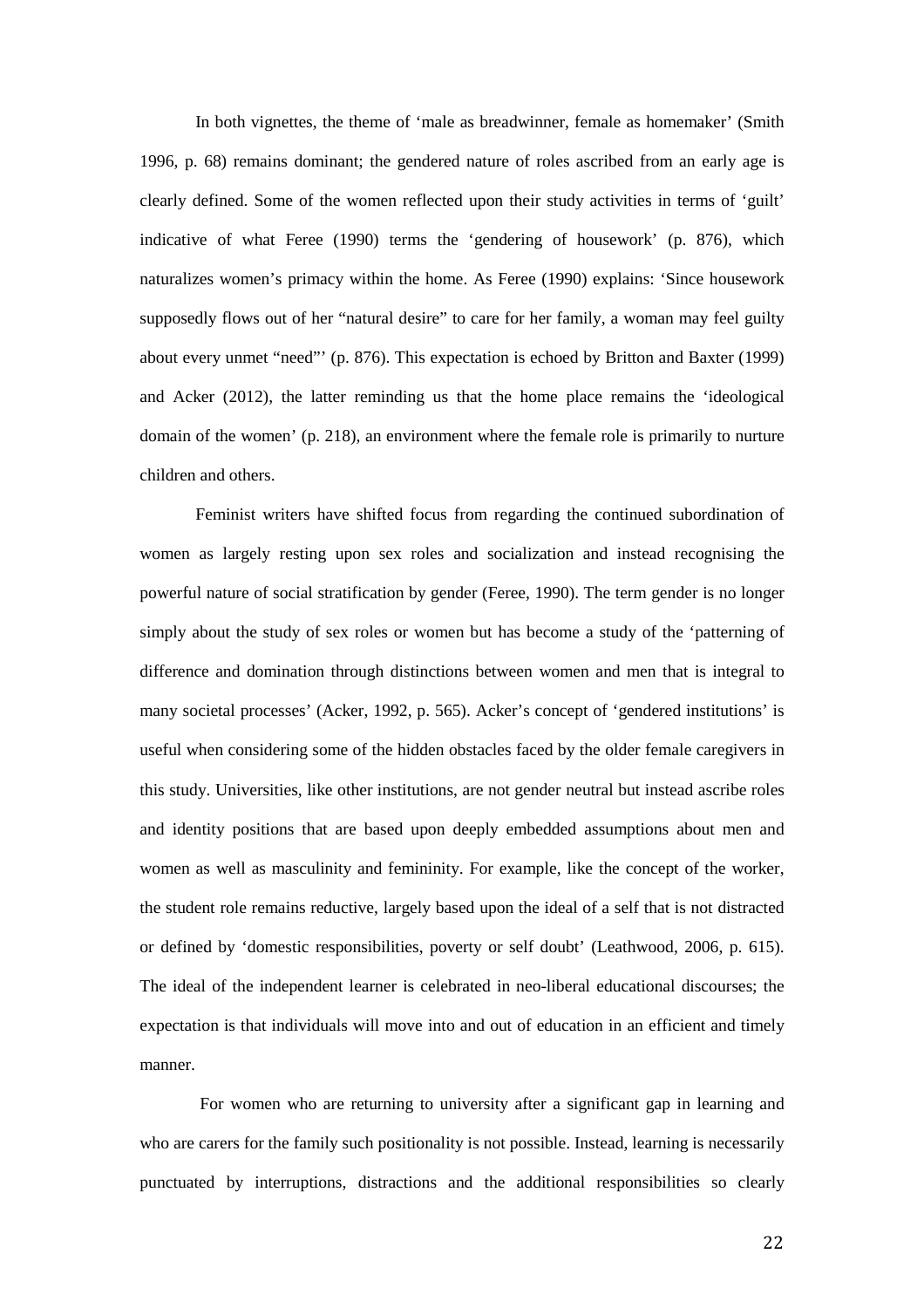articulated by these women. Identities like 'worker' and 'student' rely upon abstraction, these concepts are disembodied and fail to acknowledge that both roles are 'deeply gendered and bodied' (Acker, 1990, p. 150). The taken for granted nature of these constructions simply maintains hegemonic power structures, perpetuating beliefs and values that do not challenge power inequity. The women in this study were largely expected to conform to the hegemonic roles embedded within university structures and expectations. As Drayton and Prins (2009) point out, the power of hegemony is in the 'construction of identities, as taken for granted beliefs and norms shape the possibilities we imagine for ourselves, the scripts and roles available to us, our daily interactions' (p. 114). Institutions of education would appear to remain key actors in 'promulgating dominant ideologies' that seek to 'privilege efficiency and marketability at the expense of social justice' (Drayton & Prins, 2009, p. 113). These ideologies promote gender stratification by perpetuating norms that in turn require complex management of existing identities and practices in relation to academic activities.

There is a clear need to problematise the gendered nature of both care and learning in order to avoid assumptions that failure to successfully transition to higher education is due to personal reasons rather than linked to structures beyond the control of the individual. The vignettes presented in this article indicate how these women co-existed in a range of realities and the lack of coherence between the various spaces they inhabited. The article has pointed to the gendered nature of these constructs, which are both complex and contradictory. Such understanding supports the need to move beyond 'one dimensional' understandings of gender and hierarchy (Connell & Messerschmidt, 2005, p. 829), recognising the pluralistic nature of femininity. How adult and higher education can assist in countervailing notions of hegemony remains underexplored but for the women in this study, this transition to university unfolded a range of new perspectives and demands that did assist in exposing the contested nature of these domains and partially ruptured gendered roles.

Higher education institutions can then be regarded as important agents of change but this change remains limited if institutions continue to be places and spaces defined by gendered constructs. The identity positions that women occupy both prior to and during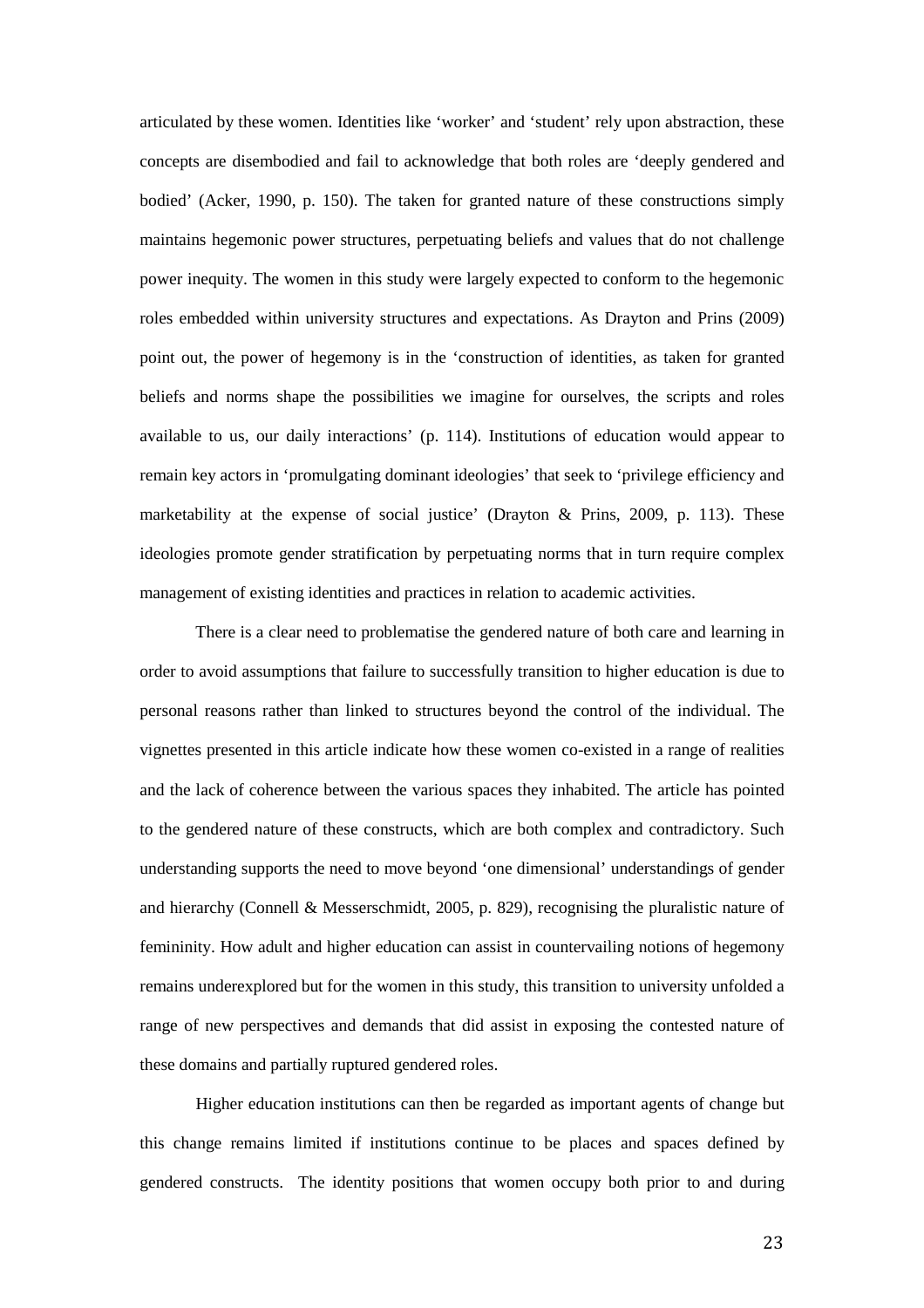university attendance do not necessarily conform to those available within the higher education environment. In other words, these students are unable to enact the student role in the ways expected by university discourses. The findings in this article point to the need for institutions to not only broaden understandings and definitions of what 'being a student' means but to actively challenge gendered identity positions. This can begin with recognition of the embodied student, someone with external pressures and responsibilities. On a practical level, providing flexible and accessible childcare is requisite as is the option for flexible entry and exit points during study. Many caregivers will engage in interrupted learning and so this pattern should be normalised and indeed anticipated for this cohort. Other required changes include involving extended family in the learning environment and also, recognition of the wealth of skills and knowledges that women arrive with rather than a subtle insistence that maternal and caring attributes remain 'outside the organisation's doors' (Tracy & Trethewey, 2005, p. 183).

However, equally important is the need to engage in meaningful conversation with caregivers in order to identify what the ongoing pressures and considerations are for this group. The continuing growth of this student population means that regular and substantive discussions need to be held between learners and institutions that seek to expose the gendered nature of this return to study. Both research projects, while small scale, point to the deeply contested nature of this field and somewhat invisible 'challenges' faced by this group, particularly as this relates to identity work. Female caregivers are significantly represented in student populations across the globe, yet insight into the dilemmas and obstacles regularly encountered by these individuals remains noticeably absent. As the stories in this article clearly indicated, these women all have voices but there remains little opportunity or inclination for their stories to be foregrounded and celebrated.

## **References**

ACER. (2011). Student Demand – trends, key markets and the movement towards demanddriven enrolment. [Research Briefing ]. *Join the Dots Research Briefing 1*(1), 1 - 11. Retrieved from: http://www.acer.edu.au/joining-the-dots/briefings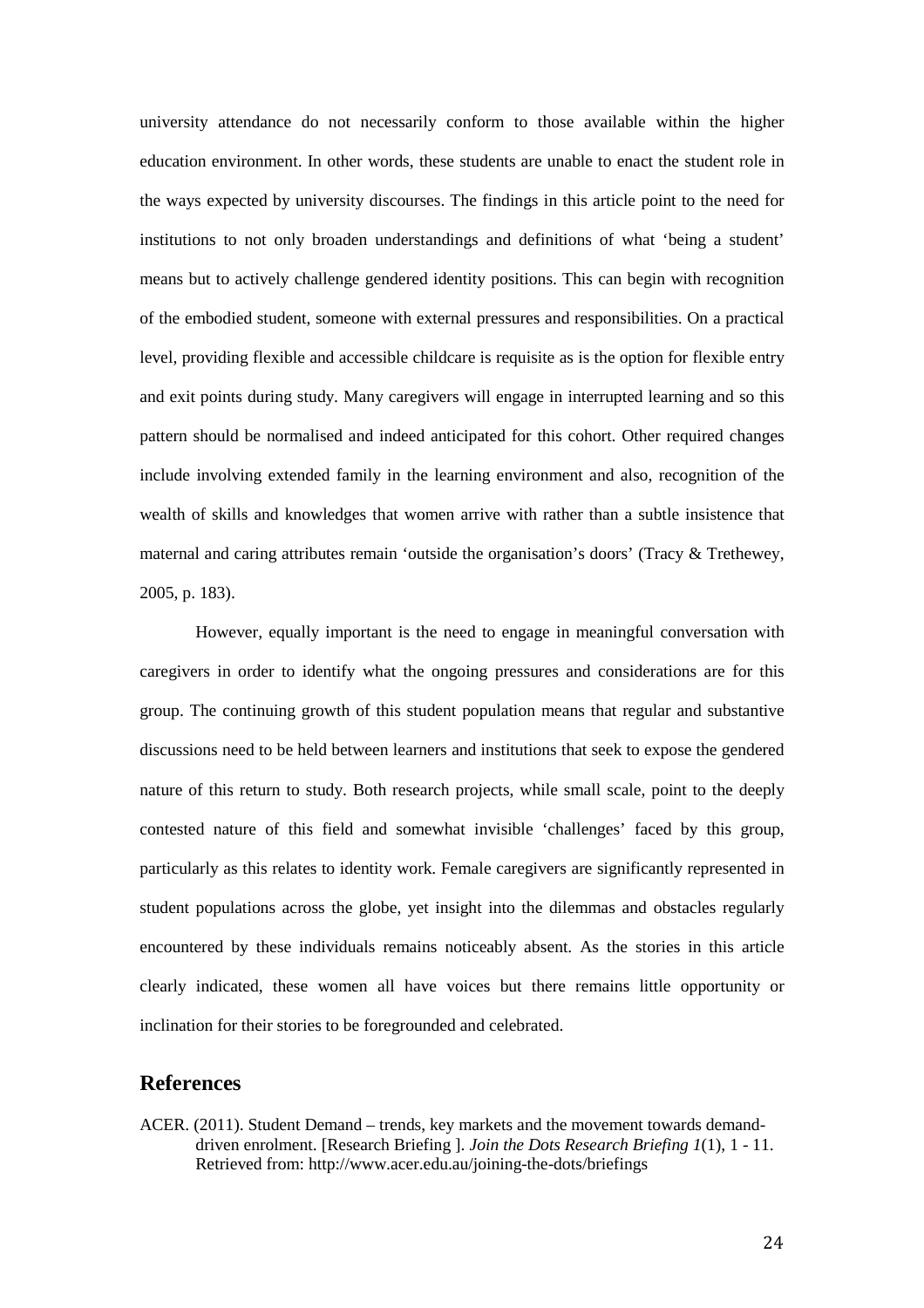- ACER. (2013). *Higher Education Update* (Vol. 11). Sydney: Australian Council for Educational Research. Retrieved from: http://www.acer.edu.au/
- Acker, J. (1990). Hierarchies, jobs, bodies: A theory of gendered organizations. *Gender and Society, 4*(2), 139-158. doi 10.1177/089124390004002002
- Acker, J. (1992). From sex roles to gendered institutions. *Contemporary Sociology, 21*(5), 565-569. doi: 10.2307/2075528
- Acker, J. (2012). Gendered organizations and intersectionality: problems and possibilities. *Equality, Diversity and Inclusion: An International Journal, 31*(3), 214-224. doi 10.1108/02610151211209072
- Acker, S. (1983). Women, the other academics. *Women Studies in Forum, 6*(2), 191-201. doi 10.1016/0277-5395(83)90010-9
- Acker, S. (1994). *Gendered education - sociological reflections on women, teaching and feminism*. Buckingham, UK: Open University Press.
- Alsop, R., Gonzalez-Arnal, S., & Kilkey, M. (2008). The widening participation agenda: the marginal place of care. *Gender and Education, 20*(6), 623-637. doi: 10.1080/09540250802215235
- Alway, J. (1995). The trouble with gender: Tales of the still-missing feminist revolution in sociological theory. *Sociological Theory, 13*(3), 209 - 228. doi: 10.2307/223297

Bradley, D., Noonan, P., Nugent, H., & Scales, B. (2008). *Review of Australian Higher Education: Final report*. Retrieved from http://www.deewr.gov.au/HigherEducation/Review/PagesReviewofAustralianHigher EducationReport.aspx

- Bresler, L. (2006). Embodied narrative inquiry: A methodology of connection. *Research Studies in Music Education, 27*(21), 21- 43. doi: 10.1177/1321103X060270010201
- Brine, J., & Waller, R. (2004). Working-class women on an access course: Risk, opportunity and (re)constructing identities. *Gender and Education, 16*(1), 97 - 113. doi: 10.1080/0954025032000170363
- Britton, C., & Baxter, A. (1999). Becoming a mature student: gendered narratives of self. *Gender and Education, 11*(2), 179-193. doi: 10.1080/09540259920681
- Coates, H., & Ransom, L. (June, 2011). Dropout DNA and the genetics of effective support. *AUSSE Research Briefings*, (11), 1-16. Retrieved from http://research.acer.edu.au/ausse/1/
- Cox, E.M., & Ebbers, L.H. (2010). Exploring the persistence of adult women at a midwest community college. *Community College Journal of Research and Practice, 34*(4), 337-359. doi: 10.1080/10668920802545088
- Charmaz, K. (2006). *Constructing grounded theory - A practical guide through qualitative analysis*. London, Thousand Oaks, New Delhi: Sage Publications.
- Chen, X. (2005). *First generation students in postsecondary education: A look at their college transcripts* (NCES 2005–171)*.* Washington, DC: U.S. Govt Printing Office.
- Clandinin, D. W., & Connelly, M. F. (2000). *Narrative inquiry: Experience and story in qualitative research.* San Francisco, CA: Jossey-Bass.
- Connell, R. W., & Messerschmidt, J.W. (2005). Hegemonic masculinity: Rethinking the concept. *Gender and Society, 19*(6), 829-859. doi: 10.1177/0891243205278639
- Crossan, B., Field, J., Gallacher, J., & Merrill, B. (2003). Understanding participation in learning for non-traditional adult learners: Learning careers and the construction of learning identities. *British Journal of Sociology of Education, 24*(1), 55-67. doi: 10.1080/01425690301907
- Datta, K., McIlwaine, C., Evans, Y., Herbert, J., May, J., & Wills, J. (2006). *Work, care and life among low paid migrant workers in London: Towards a migrant ethic of care*. London, UK: University of London.
- Department of Education, Employment and Workplace Relations (2009). *Transforming Australia's Higher Education System.* Canberra, Australia: Australian Government.
- Department of Industry. (2012). *Appendix 4: Attrition, progress and retention*. Retrieved from: http://www.innovation.gov.au/highereducation.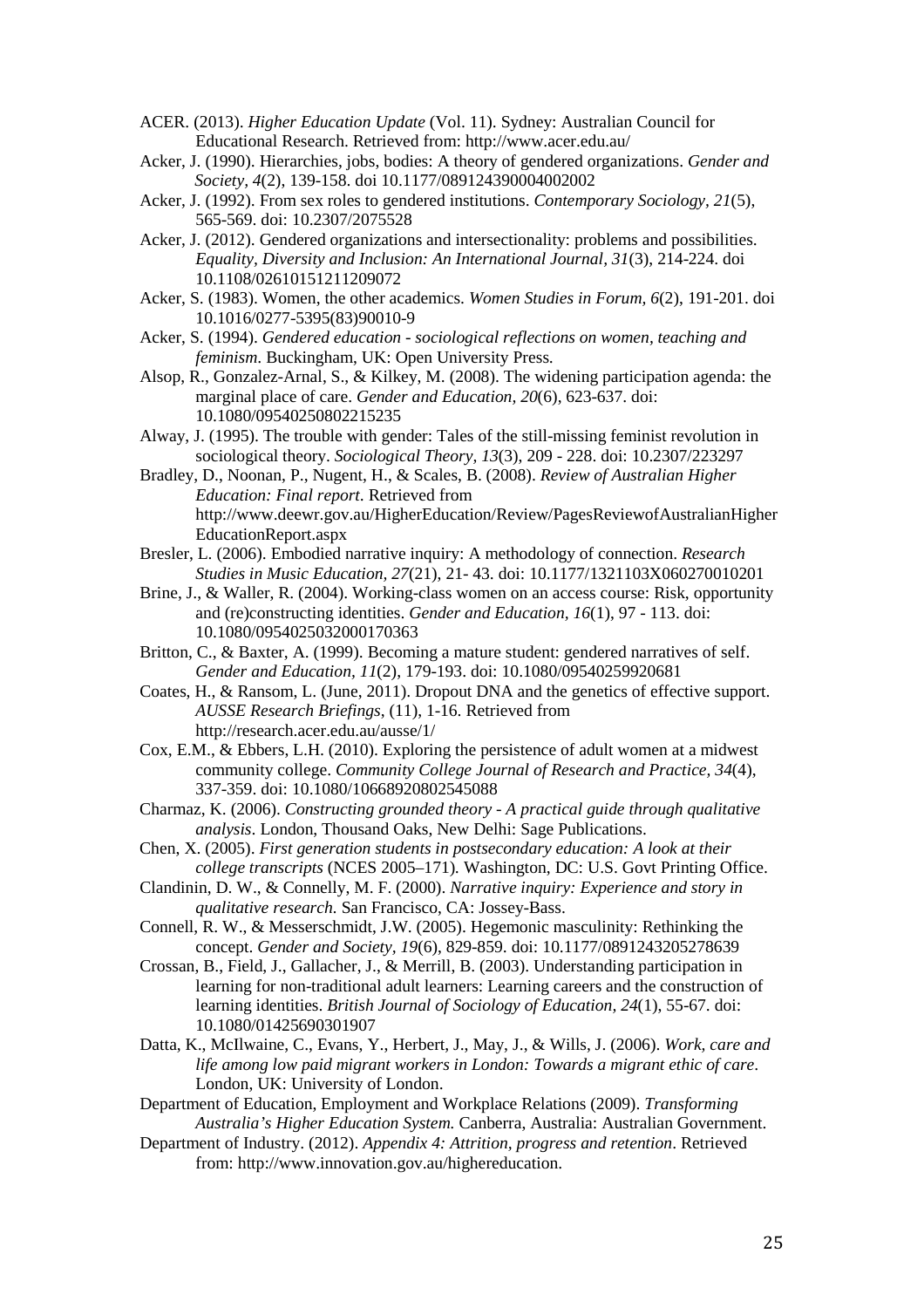Drayton, B., & Prins, E. (2009, May). *The enactment of hegemony through identity construction: Insights from the presentation of self in everyday life.* Paper presented at the 50th Annual Adult Education Research Conference, National-Louis University, USA. Retrieved from

http://digitalcommons.nl.edu/cgi/viewcontent.cgi?article=1000&context=ace\_aerc

- Edwards, R. (1990). Access and assets: the experiences of mature mother-students in higher education. *Journal of Access Studies, 5*(2), 188-202.
- Edwards, R. (1993). *Mature women students - seperating or connecting family and education*. London, UK: Taylor and Francis.
- Ellis, C., & Bochner, A.P. (2002). Autoethnography, personal narrative, reflexivity: Researcher as subject. In J. F. Gubrium & J. A. Holstein (Eds.), *Handbook of interview research: Context and method* (pp. 733-768). Thousand Oaks, CA: Sage Publications.
- Ely, M., Vinz, R., Downing, M., & Anzul, M. (1997). On writing qualitative research: Living by words. London, UK: Routledge Falmer.
- Feree, M.M. (1990). Beyond seperate spheres: Feminism and family research. *Journal of Marriage and Family, 52*(Nov), 866-884. doi: 10.2307/353307
- George, R., & Maguire, M. (1998). Older women training to teach. *Gender and Education, 10*(4), 417-430. doi: 10.1080/09540259820844
- Giles, J. (1990). Second chance, second self? *Gender and Education, 2*(3), 357-361. doi: 10.1080/0954025900020310
- Gouthro, P. (2006). A critical feminist analysis of the homeplace as learning site: expanding the discourse of lifelong learning to consider adult women learners. *International Journal of Lifelong Education, 24*(1), 5-19. doi: 10.1080/026037042000317310
- Hinton-Smith, T. (2009). Lone parents as HE students: a qualitative email study. In B. Merrill (Ed.), *Learning to Change? The role of identity and learning careers in adult education* (pp. 113-128). Oxford, UK: Peter Lang.
- Ishitani, T. (2006). Studying attrition and degree completion behaviour among first generation college students in the United States. *Journal of Higher Education, 77*(5), 861-885. doi: 10.1353/jhe.2006.0042
- Johnston, R., & Merrill, B. (2009). Developing learning identities for working class adult students in higher education. . In B. Merrill (Ed.), *Learning to change? The role of identity and learning careers in adult education* (pp. 129-145). Oxford, UK: Peter Lang.
- Kemp, D., & Norton, A. (2014). *Review of the Demand Driven Funding System Report*. Canberra, Australia: Australian Government
- Lehmann,W. (2009). University as vocational education: working class students' expectations for university. *British Journal of Sociology of Education*, *30*(2), 137-149. doi: 10.1080/01425690802700164
- Leathwood, C. (2006). Gender, equity and the discourse of the independent learner in higher education. *Higher Education, 52*(4), 611 - 633. doi: 10.1007/s10734-005-2414-3
- Lovell, E.D. (2014). Female college students who are parents: Motivation clarified by the ages of their children. *Community College Journal of Research and Practice, 38*(4), 370-374. doi: 10.1080/10668926.2013.780002
- Mercer, J. (2007). Re-negotiating the self through educational development: mature students' experiences. *Research in Post-Compulsory Education, 12*(1), 19-32. doi: 10.1080/13596740601155314
- Merriam, S.B. (1994). Learning and life experience: The connection in adulthood. In J. Sinnott (Ed.), *Interdisciplinary Handbook of Adult Lifespan Learning* (pp 74-89). Westport, CT: Greenwood Press.
- Merrill, B. (1999). *Gender, Change and Identity: Mature women students in universities*. Aldershot, UK: Ashgate.
- Mishler, E. G. (1986). *Research interviewing, context and narrative*. Cambridge, MA: Harvard University Press.